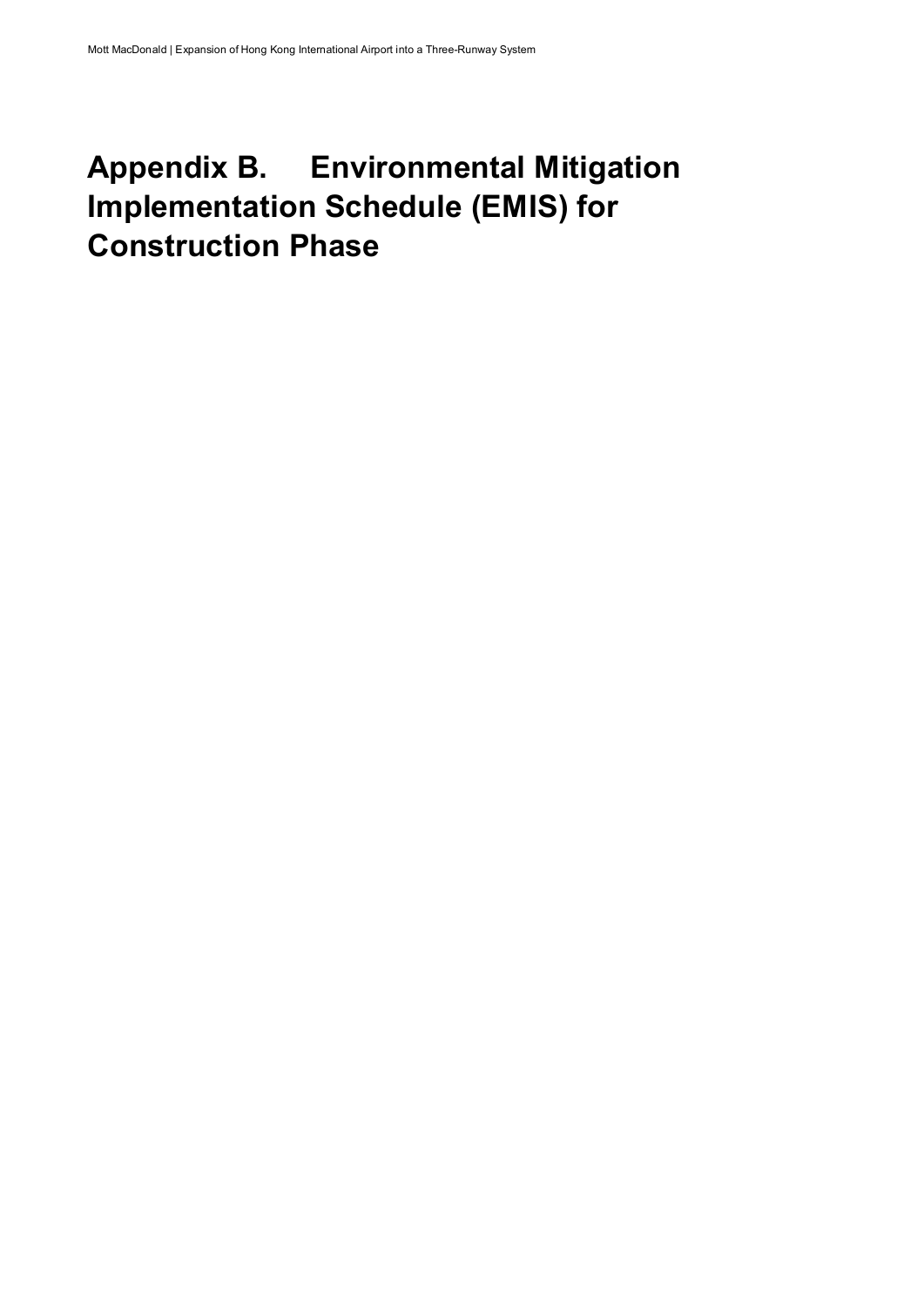

## Environmental Mitigation Implementation Schedule (EMIS) for Construction Phase

| <b>EIA Ref.</b> | EM&A<br>Ref. | EP.<br><b>Condition</b> | <b>Environmental Protection Measures</b>                                                                                                                                                                                                                                                                                                                                                                                                                                                                                                                                                                                                                                                                                                                                                            | <b>Location / Duration</b><br>of measures<br><b>Timing of completion</b><br>of measures | <b>Mitigation</b><br><b>Measures</b><br>Implemented?^ |
|-----------------|--------------|-------------------------|-----------------------------------------------------------------------------------------------------------------------------------------------------------------------------------------------------------------------------------------------------------------------------------------------------------------------------------------------------------------------------------------------------------------------------------------------------------------------------------------------------------------------------------------------------------------------------------------------------------------------------------------------------------------------------------------------------------------------------------------------------------------------------------------------------|-----------------------------------------------------------------------------------------|-------------------------------------------------------|
|                 |              |                         | <b>Air Quality Impact - Construction Phase</b>                                                                                                                                                                                                                                                                                                                                                                                                                                                                                                                                                                                                                                                                                                                                                      |                                                                                         |                                                       |
| 5.2.6.2         | 2.1          |                         | <b>Dust Control Measures</b><br>. Water spraying for 12 times a day or once every two hours for 24-hour working at all active works area.                                                                                                                                                                                                                                                                                                                                                                                                                                                                                                                                                                                                                                                           | Within construction<br>site / Duration of the<br>construction phase                     |                                                       |
| 5.2.6.3         | 2.1          |                         | • Covering of at least 80% of the stockpiling area by impervious sheets. Water spraying of all dusty materials<br>immediately prior to any loading transfer operation so as to keep the dusty material wet during material<br>handling.                                                                                                                                                                                                                                                                                                                                                                                                                                                                                                                                                             | Within construction<br>site / Duration of the<br>construction phase                     |                                                       |
| 5.2.6.4         | 2.1          |                         | Dust control practices as stipulated in the Air Pollution Control (Construction Dust) Regulation should be<br>adopted. These practices include:<br>Good Site Management                                                                                                                                                                                                                                                                                                                                                                                                                                                                                                                                                                                                                             | Within construction<br>site / Duration of the<br>construction phase                     |                                                       |
|                 |              |                         | • Good site management is important to help reducing potential air quality impact down to an acceptable<br>level. As a general guide, the Contractor should maintain high standard of housekeeping to prevent<br>emission of fugitive dust. Loading, unloading, handling and storage of raw materials, wastes or by-<br>products should be carried out in a manner so as to minimise the release of visible dust emission. Any<br>piles of materials accumulated on or around the work areas should be cleaned up regularly. Cleaning,<br>repair and maintenance of all plant facilities within the work areas should be carried out in a manner<br>minimising generation of fugitive dust emissions. The material should be handled properly to prevent<br>fugitive dust emission before cleaning. |                                                                                         |                                                       |
|                 |              |                         | Disturbed Parts of the Roads                                                                                                                                                                                                                                                                                                                                                                                                                                                                                                                                                                                                                                                                                                                                                                        | Within construction                                                                     |                                                       |
|                 |              |                         | • Each and every main temporary access should be paved with concrete, bituminous hardcore materials<br>or metal plates and kept clear of dusty materials; or                                                                                                                                                                                                                                                                                                                                                                                                                                                                                                                                                                                                                                        | site / Duration of the<br>construction phase                                            |                                                       |
|                 |              |                         | • Unpaved parts of the road should be sprayed with water or a dust suppression chemical so as to keep<br>the entire road surface wet.                                                                                                                                                                                                                                                                                                                                                                                                                                                                                                                                                                                                                                                               |                                                                                         |                                                       |
|                 |              |                         | <b>Exposed Earth</b><br><b>Exposed earth should be properly treated by compaction, hydroseeding, vegetation planting or seating</b><br>with latex, vinyl, bitumen within six months after the last construction activity on the site or part of the site<br>where the exposed earth lies.                                                                                                                                                                                                                                                                                                                                                                                                                                                                                                           | Within construction<br>site / Duration of the<br>construction phase                     |                                                       |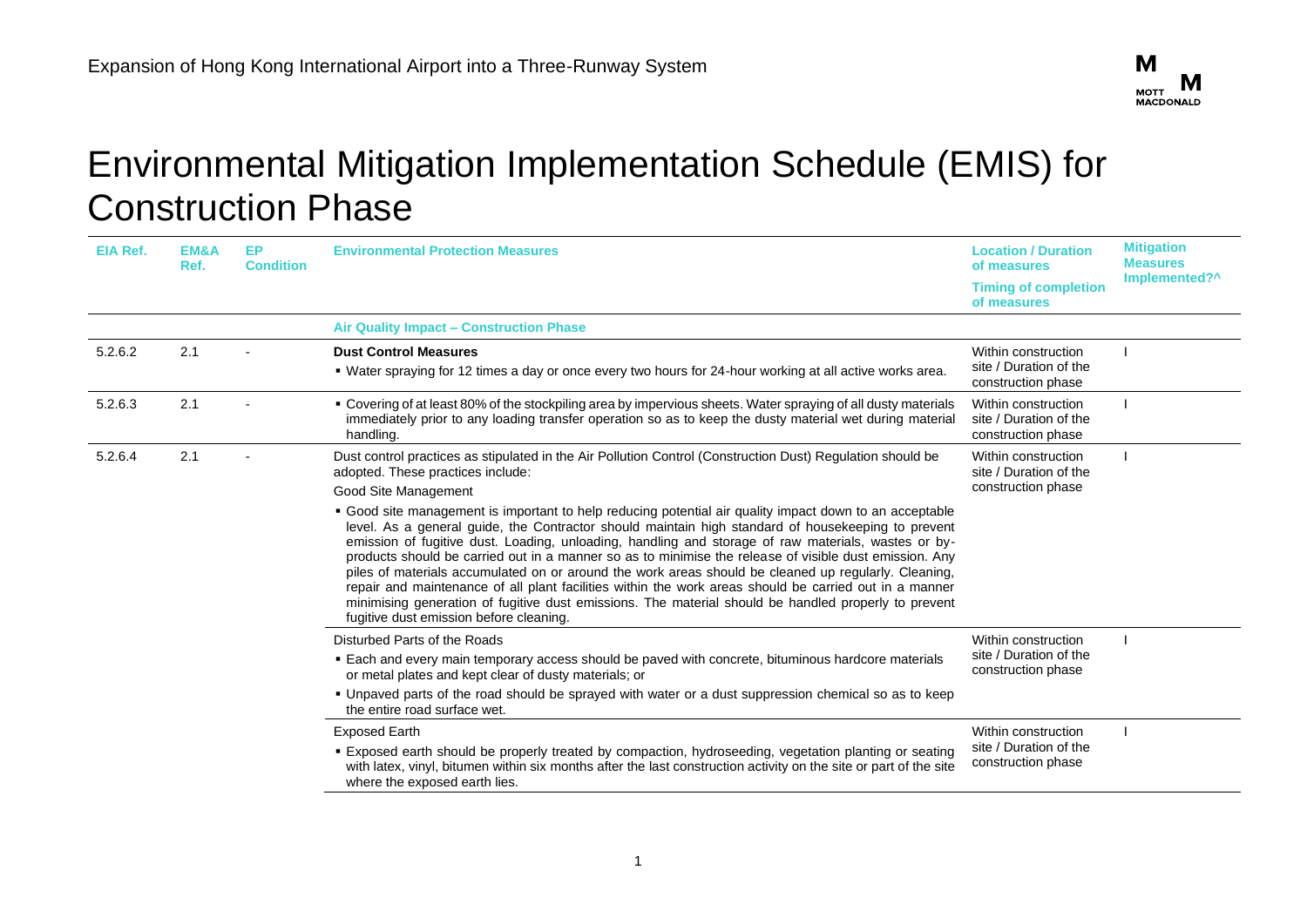

| <b>EIA Ref.</b> | EM&A<br>Ref. | EP<br><b>Condition</b> | <b>Environmental Protection Measures</b>                                                                                                                                                                                                                                                                                                                                               | <b>Location / Duration</b><br>of measures                           | <b>Mitigation</b><br><b>Measures</b> |
|-----------------|--------------|------------------------|----------------------------------------------------------------------------------------------------------------------------------------------------------------------------------------------------------------------------------------------------------------------------------------------------------------------------------------------------------------------------------------|---------------------------------------------------------------------|--------------------------------------|
|                 |              |                        |                                                                                                                                                                                                                                                                                                                                                                                        | <b>Timing of completion</b><br>of measures                          | Implemented?^                        |
|                 |              |                        | Loading, Unloading or Transfer of Dusty Materials<br>. All dusty materials should be sprayed with water immediately prior to any loading or transfer operation so<br>as to keep the dusty material wet.                                                                                                                                                                                | Within construction<br>site / Duration of the<br>construction phase |                                      |
|                 |              |                        | Debris Handling<br>Any debris should be covered entirely by impervious sheeting or stored in a debris collection area<br>sheltered on the top and the three sides; and<br>- Before debris is dumped into a chute, water should be sprayed so that it remains wet when it is dumped.                                                                                                    | Within construction<br>site / Duration of the<br>construction phase |                                      |
|                 |              |                        | <b>Transport of Dusty Materials</b><br>. Vehicle used for transporting dusty materials/spoils should be covered with tarpaulin or similar material.<br>The cover should extend over the edges of the sides and tailboards.                                                                                                                                                             | Within construction<br>site / Duration of the<br>construction phase |                                      |
|                 |              |                        | Wheel washing<br>• Vehicle wheel washing facilities should be provided at each construction site exit. Immediately before<br>leaving the construction site, every vehicle should be washed to remove any dusty materials from its body<br>and wheels.                                                                                                                                  | Within construction<br>site / Duration of the<br>construction phase |                                      |
|                 |              |                        | Use of vehicles<br>• The speed of the trucks within the site should be controlled to about 10km/hour in order to reduce adverse<br>dust impacts and secure the safe movement around the site;                                                                                                                                                                                          | Within construction<br>site / Duration of the<br>construction phase |                                      |
|                 |              |                        | Immediately before leaving the construction site, every vehicle should be washed to remove any dusty<br>materials from its body and wheels; and                                                                                                                                                                                                                                        |                                                                     |                                      |
|                 |              |                        | • Where a vehicle leaving the construction site is carrying a load of dusty materials, the load should be<br>covered entirely by clean impervious sheeting to ensure that the dusty materials do not leak from the<br>vehicle.                                                                                                                                                         |                                                                     |                                      |
|                 |              |                        | Site hoarding                                                                                                                                                                                                                                                                                                                                                                          | Within construction                                                 |                                      |
|                 |              |                        | • Where a site boundary adjoins a road, street, service lane or other area accessible to the public, hoarding<br>of not less than 2.4m high from ground level should be provided along the entire length of that portion of<br>the site boundary except for a site entrance or exit.                                                                                                   | site / Duration of the<br>construction phase                        |                                      |
| 5.2.6.5         | 2.1          |                        | <b>Best Practices for Concrete Batching Plant</b>                                                                                                                                                                                                                                                                                                                                      | <b>Within Concrete</b>                                              |                                      |
|                 |              |                        | The relevant best practices for dust control as stipulated in the Guidance Note on the Best Practicable<br>Means for Cement Works (Concrete Batching Plant) BPM 3/2 as well as in the future Specified Process<br>licence should be adopted. The best practices are recommended to be applied to both the land based and<br>floating concrete batching plants. Best practices include: | Batching Plant /<br>Duration of the<br>construction phase           |                                      |
|                 |              |                        | Cement and other dusty materials                                                                                                                                                                                                                                                                                                                                                       |                                                                     |                                      |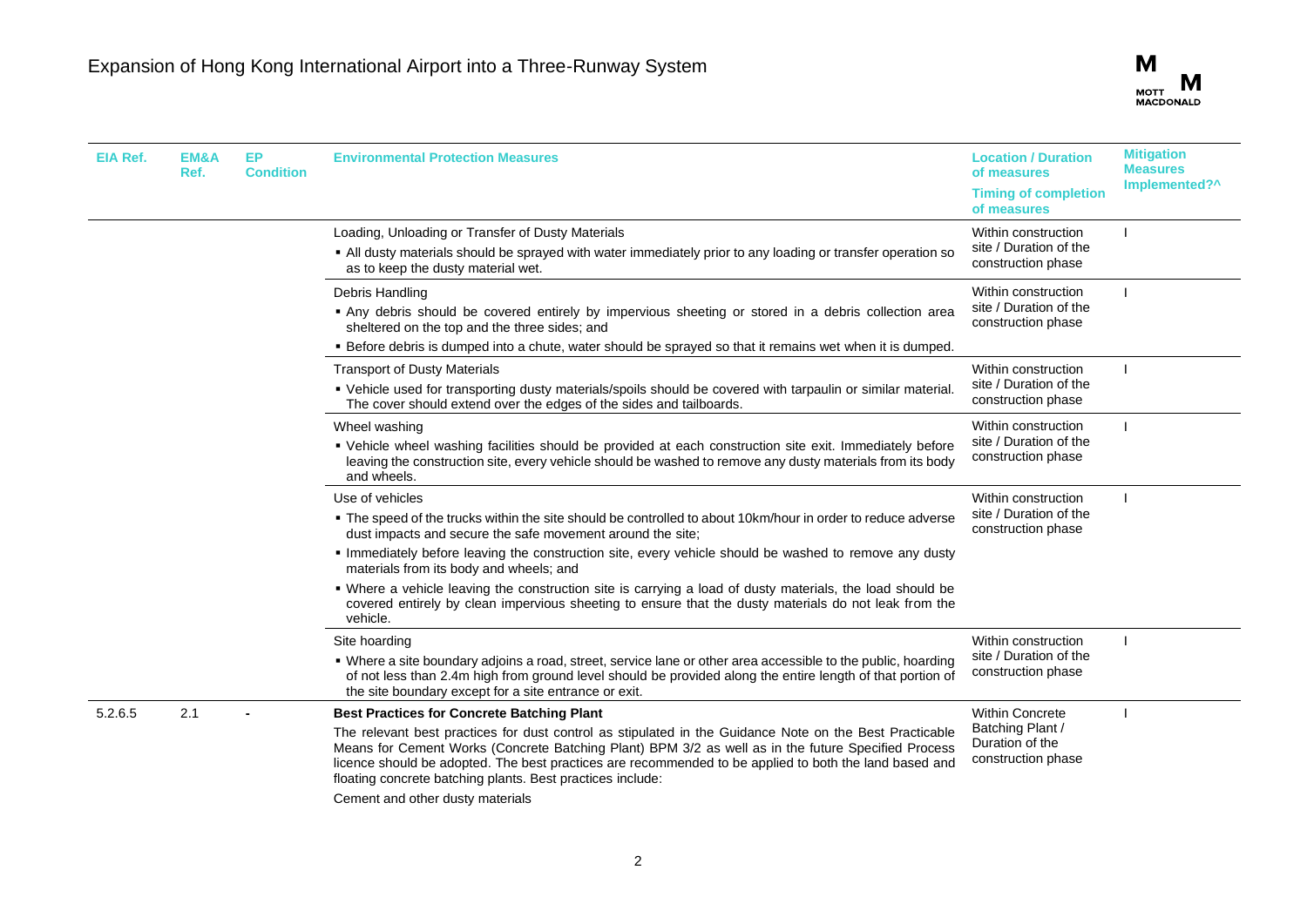

| EIA Ref. | EM&A<br>Ref. | EP.<br><b>Condition</b> | <b>Environmental Protection Measures</b>                                                                                                                                                                                                                                                                                                                                                                                     | <b>Location / Duration</b><br>of measures<br><b>Timing of completion</b><br>of measures | <b>Mitigation</b><br><b>Measures</b><br>Implemented?^ |
|----------|--------------|-------------------------|------------------------------------------------------------------------------------------------------------------------------------------------------------------------------------------------------------------------------------------------------------------------------------------------------------------------------------------------------------------------------------------------------------------------------|-----------------------------------------------------------------------------------------|-------------------------------------------------------|
|          |              |                         | • The loading, unloading, handling, transfer or storage of cement, pulverised fuel ash (PFA) and/or other<br>equally dusty materials shall be carried in a totally enclosed system acceptable to EPD. All dust-laden air<br>or waste gas generated by the process operations shall be properly extracted and vented to fabric filtering<br>system to meet the required emission limit;                                       |                                                                                         |                                                       |
|          |              |                         | - Cement, PFA and/or other equally dusty materials shall be stored in storage silo fitted with audible high-<br>level alarms to warn of over-filling. The high-level alarm indicators shall be interlocked with the material<br>filling line such that in the event of the silo approaching an overfilling condition, an audible alarm will<br>operate, and after 1 minute or less the material filling line will be closed; |                                                                                         |                                                       |
|          |              |                         | . Vents of all silos shall be fitted with fabric filtering system to meet the required emission limit;                                                                                                                                                                                                                                                                                                                       |                                                                                         |                                                       |
|          |              |                         | • Vents of cement/PFA weighing scale shall be fitted with fabric filtering system to meet the required<br>emission limit; and                                                                                                                                                                                                                                                                                                |                                                                                         |                                                       |
|          |              |                         | " Seating of pressure relief valves of all silos shall be checked, and the valves re-seated if necessary, before<br>each delivery.                                                                                                                                                                                                                                                                                           |                                                                                         |                                                       |
|          |              |                         | Other raw materials                                                                                                                                                                                                                                                                                                                                                                                                          | <b>Within Concrete</b>                                                                  |                                                       |
|          |              |                         | . The loading, unloading, handling, transfer or storage of other raw materials which may generate airborne<br>dust emissions such as crushed rock, sand, stone aggregate, shall be carried out in such a manner to<br>prevent or minimize dust emissions;                                                                                                                                                                    | Batching Plant /<br>Duration of the<br>construction phase                               |                                                       |
|          |              |                         | • The materials shall be adequately wetted prior to and during the loading, unloading and handling<br>operations. Manual or automatic water spraying system shall be provided at all unloading areas, stockpiles<br>and material discharge points;                                                                                                                                                                           |                                                                                         |                                                       |
|          |              |                         | • All receiving hoppers for unloading relevant materials shall be enclosed on three sides up to 3 m above<br>the unloading point. In no case shall these hoppers be used as the material storage devices;                                                                                                                                                                                                                    |                                                                                         |                                                       |
|          |              |                         | • The belt conveyor for handling materials shall be enclosed on top and two sides with a metal board at the<br>bottom to eliminate any dust emission due to wind-whipping effect. Other type of enclosure will also be<br>accepted by EPD if it can be demonstrated that the proposed enclosure can achieve same performance;                                                                                                |                                                                                         |                                                       |
|          |              |                         | . All conveyor transfer points shall be totally enclosed. Openings for the passage of conveyors shall be<br>fitted with adequate flexible seals;                                                                                                                                                                                                                                                                             |                                                                                         |                                                       |
|          |              |                         | • Scrapers shall be provided at the turning points of all conveyors to remove dust adhered to the belt<br>surface:                                                                                                                                                                                                                                                                                                           |                                                                                         |                                                       |
|          |              |                         | • Conveyors discharged to stockpiles of relevant materials shall be arranged to minimize free fall as far as<br>practicable. All free falling transfer points from conveyors to stockpiles shall be enclosed with chute(s) and<br>water sprayed;                                                                                                                                                                             |                                                                                         |                                                       |
|          |              |                         | Aggregates with a nominal size less than or equal to 5 mm should be stored in totally enclosed structure<br>such as storage bin and should not be handled in open area. Where there is sufficient buffer area<br>surrounding the concrete batching plant, ground stockpiling may be used;                                                                                                                                    |                                                                                         |                                                       |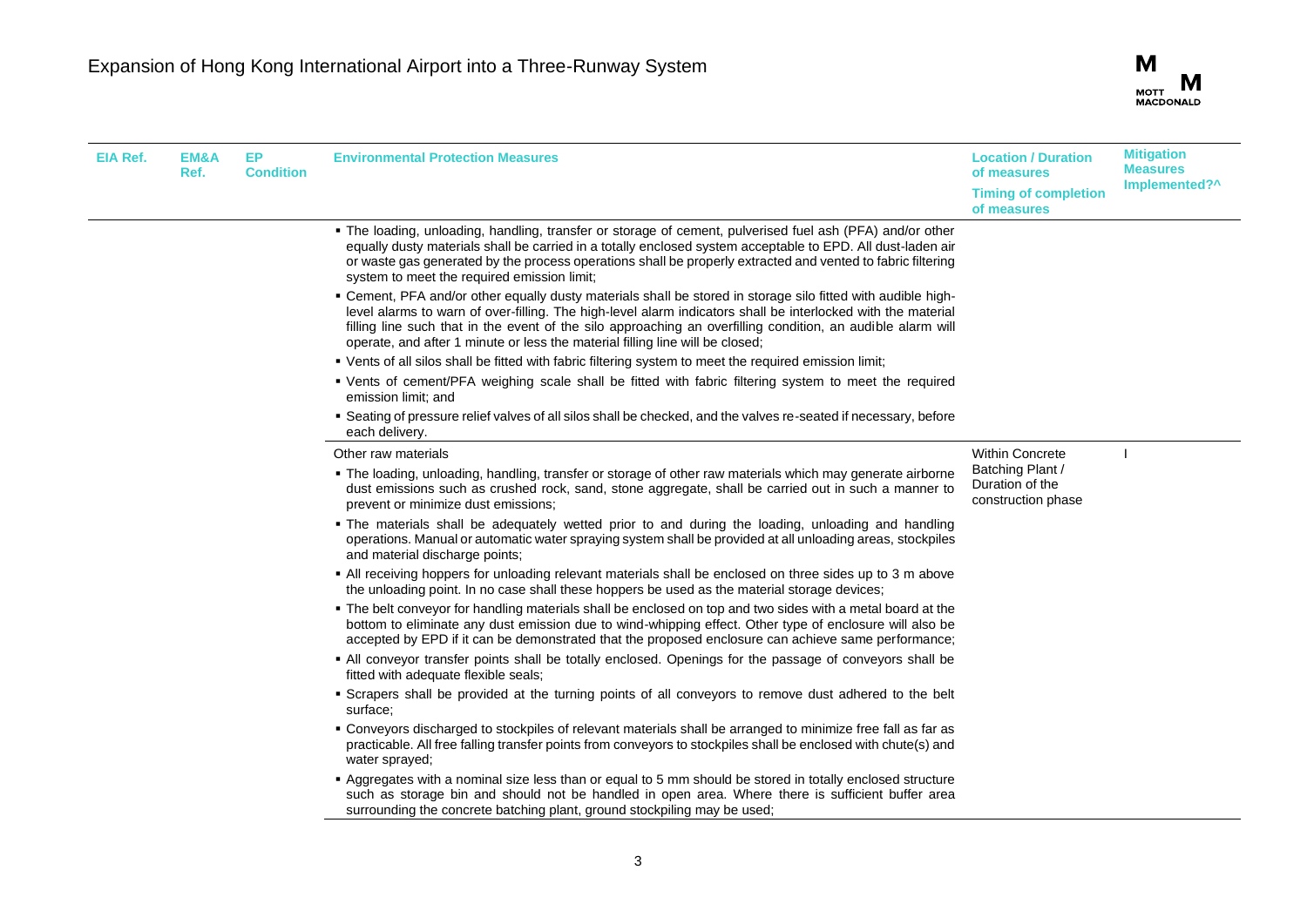

| EIA Ref. | <b>EM&amp;A</b><br>Ref. | EP.<br><b>Condition</b> | <b>Environmental Protection Measures</b>                                                                                                                                                                                                                                                                                                                                              | <b>Location / Duration</b><br>of measures<br><b>Timing of completion</b><br>of measures | <b>Mitigation</b><br><b>Measures</b><br>Implemented?^ |
|----------|-------------------------|-------------------------|---------------------------------------------------------------------------------------------------------------------------------------------------------------------------------------------------------------------------------------------------------------------------------------------------------------------------------------------------------------------------------------|-----------------------------------------------------------------------------------------|-------------------------------------------------------|
|          |                         |                         | . The stockpile shall be enclosed at least on top and three sides and with flexible curtain to cover the<br>entrance side:                                                                                                                                                                                                                                                            |                                                                                         |                                                       |
|          |                         |                         | - Aggregates with a nominal size greater than 5 mm should preferably be stored in a totally enclosed<br>structure. If open stockpiling is used, the stockpile shall be enclosed on three sides with the enclosure<br>wall sufficiently higher than the top of the stockpile to prevent wind whipping; and                                                                             |                                                                                         |                                                       |
|          |                         |                         | • The opening between the storage bin and weighing scale of the materials shall be fully enclosed.                                                                                                                                                                                                                                                                                    |                                                                                         |                                                       |
|          |                         |                         | Loading of materials for batching                                                                                                                                                                                                                                                                                                                                                     | <b>Within Concrete</b>                                                                  |                                                       |
|          |                         |                         | • Concrete truck shall be loaded in such a way as to minimise airborne dust emissions. The following<br>control measures shall be implemented:                                                                                                                                                                                                                                        | Batching Plant /<br>Duration of the                                                     |                                                       |
|          |                         |                         | (a) Pre-mixing the materials in a totally enclosed concrete mixer before loading the materials into the<br>concrete truck is recommended. All dust-laden air generated by the pre-mixing process as well as the<br>loading process shall be totally vented to fabric filtering system to meet the required emission limit;<br>and                                                     | construction phase                                                                      |                                                       |
|          |                         |                         | (b) If truck mixing batching or other types of batching method is used, effective dust control measures<br>acceptable to EPD shall be adopted. The dust control measures must have been demonstrated to<br>EPD that they are capable to collect and vent all dust-laden air generated by the material<br>loading/mixing to dust arrestment plant to meet the required emission limit. |                                                                                         |                                                       |
|          |                         |                         | . The loading bay shall be totally enclosed during the loading process.                                                                                                                                                                                                                                                                                                               |                                                                                         |                                                       |
|          |                         |                         | Vehicles                                                                                                                                                                                                                                                                                                                                                                              | <b>Within Concrete</b>                                                                  |                                                       |
|          |                         |                         | . All practicable measures shall be taken to prevent or minimize the dust emission caused by vehicle<br>movement; and                                                                                                                                                                                                                                                                 | Batching Plant /<br>Duration of the                                                     |                                                       |
|          |                         |                         | . All access and route roads within the premises shall be paved and adequately wetted.                                                                                                                                                                                                                                                                                                | construction phase                                                                      |                                                       |
|          |                         |                         | Housekeeping                                                                                                                                                                                                                                                                                                                                                                          | <b>Within Concrete</b>                                                                  |                                                       |
|          |                         |                         | A high standard of housekeeping shall be maintained. All spillages or deposits of materials on ground,<br>support structures or roofs shall be cleaned up promptly by a cleaning method acceptable to EPD. Any<br>dumping of materials at open area shall be prohibited.                                                                                                              | Batching Plant /<br>Duration of the<br>construction phase                               |                                                       |
| 5.2.6.6  | 2.1                     |                         | <b>Best Practices for Asphaltic Concrete Plant</b>                                                                                                                                                                                                                                                                                                                                    | <b>Within Concrete</b>                                                                  |                                                       |
|          |                         |                         | The relevant best practices for dust control as stipulated in the Guidance Note on the Best Practicable<br>Means for Tar and Bitumen Works (Asphaltic Concrete Plant) BPM 15 (94) as well as in the future Specified<br>Process licence should be adopted. These include:                                                                                                             | Batching Plant /<br>Duration of the<br>construction phase                               |                                                       |
|          |                         |                         | Design of Chimney                                                                                                                                                                                                                                                                                                                                                                     |                                                                                         |                                                       |
|          |                         |                         | . The chimney shall not be less than 3 metres plus the building height or 8 metres above ground level,<br>whichever is the greater;                                                                                                                                                                                                                                                   |                                                                                         |                                                       |
|          |                         |                         | . The efflux velocity of gases from the main chimney shall not be less than 12 m/s at full load condition;                                                                                                                                                                                                                                                                            |                                                                                         |                                                       |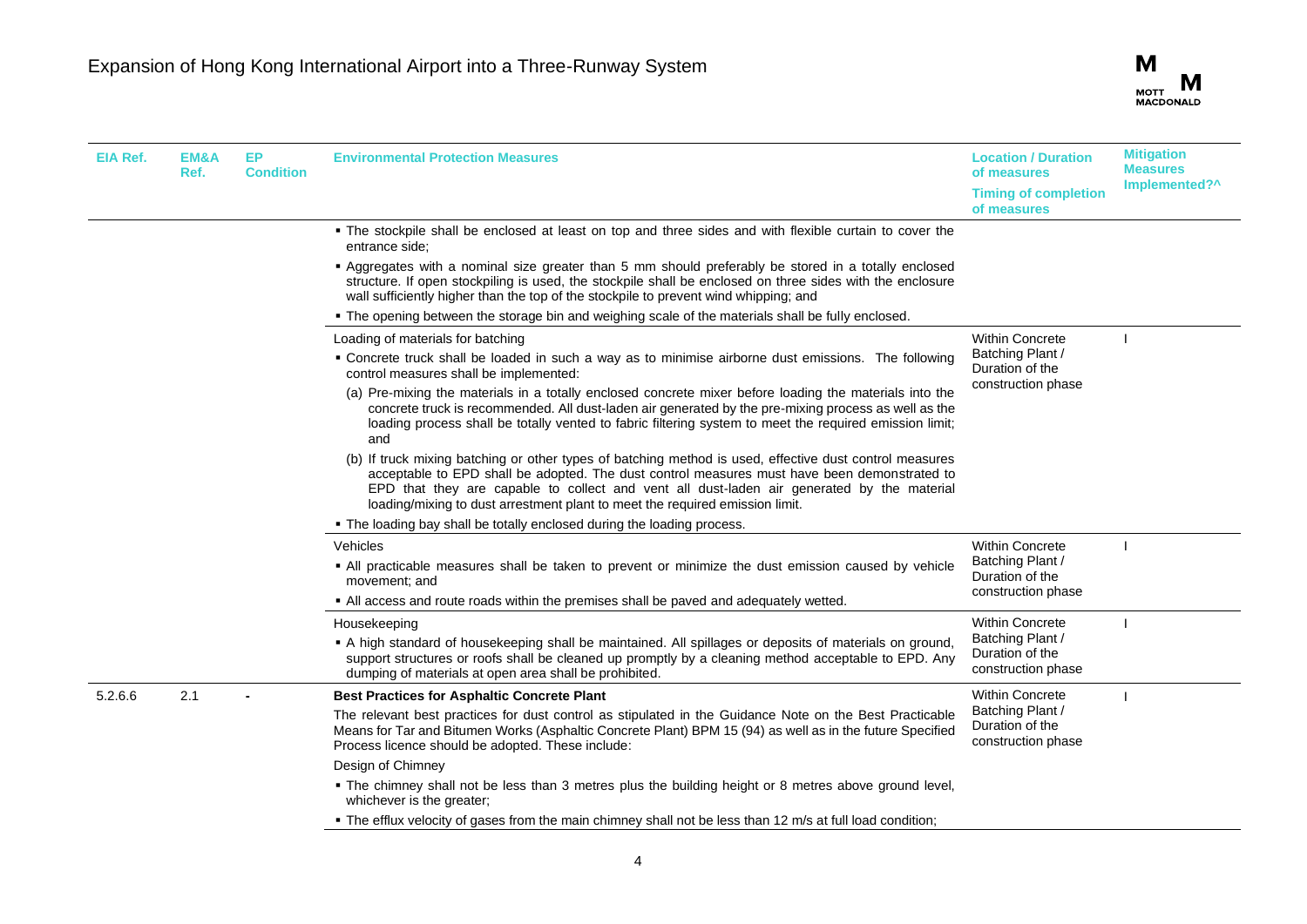

| EIA Ref. | EM&A<br>Ref. | EP.<br><b>Condition</b> | <b>Environmental Protection Measures</b>                                                                                                                                                                                                                                                                                                                                                                             | <b>Location / Duration</b><br>of measures                 | <b>Mitigation</b><br><b>Measures</b> |
|----------|--------------|-------------------------|----------------------------------------------------------------------------------------------------------------------------------------------------------------------------------------------------------------------------------------------------------------------------------------------------------------------------------------------------------------------------------------------------------------------|-----------------------------------------------------------|--------------------------------------|
|          |              |                         |                                                                                                                                                                                                                                                                                                                                                                                                                      | <b>Timing of completion</b><br>of measures                | Implemented?^                        |
|          |              |                         | . The flue gas exit temperature shall not be less than the acid dew point; and                                                                                                                                                                                                                                                                                                                                       |                                                           |                                      |
|          |              |                         | . Release of the chimney shall be directed vertically upwards and not be restricted or deflected.                                                                                                                                                                                                                                                                                                                    |                                                           |                                      |
|          |              |                         | Cold feed side                                                                                                                                                                                                                                                                                                                                                                                                       | <b>Within Concrete</b>                                    |                                      |
|          |              |                         | • The aggregates with a nominal size less than or equal to 5 mm shall be stored in totally enclosed structure<br>such as storage bin and shall not be handled in open area;                                                                                                                                                                                                                                          | Batching Plant /<br>Duration of the<br>construction phase |                                      |
|          |              |                         | • Where there is sufficient buffer area surrounding the plant, ground stockpiling may be used. The stockpile<br>shall be enclosed at least on top and three sides and with flexible curtain to cover the entrance side. If<br>these aggregates are stored above the feeding hopper, they shall be enclosed at least on top and three<br>sides and be wetted on the surface to prevent wind-whipping;                 |                                                           |                                      |
|          |              |                         | • The aggregates with a nominal size greater than 5 mm should preferably be stored in totally enclosed<br>structure. Aggregates stockpile that is above the feeding hopper shall be enclosed at least on top and<br>three sides. If open stockpiling is used, the stockpiles shall be enclosed on three sides with the enclosure<br>wall sufficiently higher than the top of the stockpile to prevent wind whipping; |                                                           |                                      |
|          |              |                         | . Belt conveyors shall be enclosed on top and two sides and provided with a metal board at the bottom to<br>eliminate any dust emission due to the wind-whipping effect. Other type of enclosure will also be accepted<br>by EPD if it can be demonstrated that the proposed enclosure can be achieve the same performance;                                                                                          |                                                           |                                      |
|          |              |                         | • Scrapers shall be provided at the turning points of all belt conveyors inside the chute of the transfer points<br>to remove dust adhered to the belt surface;                                                                                                                                                                                                                                                      |                                                           |                                      |
|          |              |                         | • All conveyor transfer points shall be totally enclosed. Openings for the passages of conveyors shall be<br>fitted with adequate flexible seals; and                                                                                                                                                                                                                                                                |                                                           |                                      |
|          |              |                         | . All materials returned from dust collection system shall be transferred in enclosed system and shall be<br>stored inside bins or enclosures.                                                                                                                                                                                                                                                                       |                                                           |                                      |
|          |              |                         | Hot feed side                                                                                                                                                                                                                                                                                                                                                                                                        | <b>Within Concrete</b>                                    |                                      |
|          |              |                         | • The inlet and outlet of the rotary dryer shall be enclosed and ducted to a dust extraction and collection<br>system such as a fabric filter. The particulate and gaseous concentration at the exhaust outlet of the dust<br>collector shall not exceed the required limiting values;                                                                                                                               | Batching Plant /<br>Duration of the<br>construction phase |                                      |
|          |              |                         | • The bucket elevator shall be totally enclosed and the air be extracted and ducted to a dust collection<br>system to meet the required particulates limiting value;                                                                                                                                                                                                                                                 |                                                           |                                      |
|          |              |                         | . All vibratory screens shall be totally enclosed and dust tight with close-fitted access inspection opening.<br>Gaskets shall be installed to seal off any cracks and edges of any inspection openings;                                                                                                                                                                                                             |                                                           |                                      |
|          |              |                         | . Chutes for carrying hot material shall be rigid and preferably fitted with abrasion resistant plate inside.<br>They shall be inspected daily for leakages;                                                                                                                                                                                                                                                         |                                                           |                                      |
|          |              |                         | • All hot bins shall be totally enclosed and dust tight with close-fitted access inspection opening. Gaskets<br>shall be installed to seal off any cracks and edges of any inspection openings. The air shall be extracted<br>and ducted to a dust collection system to meet the required particulates limiting value; and                                                                                           |                                                           |                                      |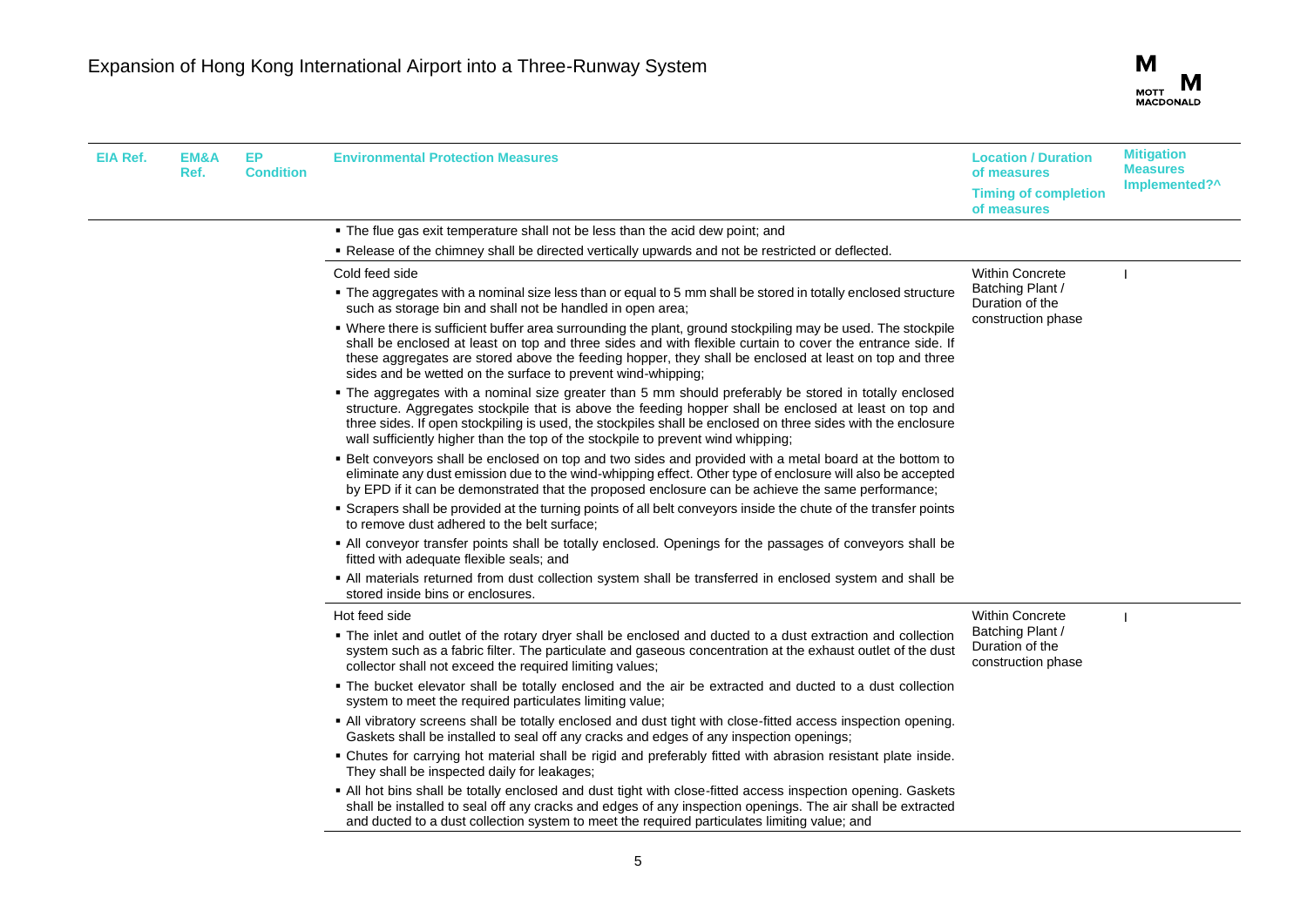

| <b>EIA Ref.</b> | EM&A<br>Ref. | EP.<br><b>Condition</b> | <b>Environmental Protection Measures</b>                                                                                                                                                                                                                           | <b>Location / Duration</b><br>of measures<br><b>Timing of completion</b><br>of measures | <b>Mitigation</b><br><b>Measures</b><br>Implemented?^ |
|-----------------|--------------|-------------------------|--------------------------------------------------------------------------------------------------------------------------------------------------------------------------------------------------------------------------------------------------------------------|-----------------------------------------------------------------------------------------|-------------------------------------------------------|
|                 |              |                         | - Appropriate control measures shall be adopted in order to meet the required bitumen emission limit as<br>well as the ambient odour level (2 odour units).                                                                                                        |                                                                                         |                                                       |
|                 |              |                         | Material transportation                                                                                                                                                                                                                                            | <b>Within Concrete</b>                                                                  |                                                       |
|                 |              |                         | . The loading, unloading, handling, transfer or storage of other raw materials which may generate airborne<br>dust emissions such as crushed rocks, sands, stone aggregates, reject fines, shall be carried out in such<br>a manner as to minimize dust emissions: | Batching Plant /<br>Duration of the<br>construction phase                               |                                                       |
|                 |              |                         | . Roadways from the entrance of the plant to the product loading points and/or any other working areas<br>where there are regular movements of vehicles shall be paved or hard surfaced; and                                                                       |                                                                                         |                                                       |
|                 |              |                         | . Haul roads inside the Works shall be adequately wetted with water and/or chemical suppressants by water<br>trucks or water sprayers.                                                                                                                             |                                                                                         |                                                       |
|                 |              |                         | Control of emissions from bitumen decanting                                                                                                                                                                                                                        | <b>Within Concrete</b>                                                                  |                                                       |
|                 |              |                         | . The heating temperature of the particular bitumen type and grade shall not exceed the corresponding<br>temperature limit of the same type listed in Appendix 1 of the Guidance Note;                                                                             | Batching Plant /<br>Duration of the                                                     |                                                       |
|                 |              |                         | " Tamper-free high temperature cut-off device shall be provided to shut off the fuel supply or electricity in<br>case the upper limit for bitumen temperature is reached;                                                                                          | construction phase                                                                      |                                                       |
|                 |              |                         | . Proper chimney for the discharge of bitumen fumes shall be provided at high level;                                                                                                                                                                               |                                                                                         |                                                       |
|                 |              |                         | . The emission of bitumen fumes shall not exceed the required emission limit; and                                                                                                                                                                                  |                                                                                         |                                                       |
|                 |              |                         | . The air-to-fuel ratio shall be properly controlled to allow complete combustion of the fuel. The fuel burners,<br>if any, shall be maintained properly and free from carbon deposits in the burner nozzles.                                                      |                                                                                         |                                                       |
|                 |              |                         | Liquid fuel                                                                                                                                                                                                                                                        | <b>Within Concrete</b>                                                                  |                                                       |
|                 |              |                         | • The receipt, handling and storage of liquid fuel shall be carried out so as to prevent the release of<br>emissions of organic vapours and/or other noxious and offensive emissions to the air.                                                                   | Batching Plant /<br>Duration of the<br>construction phase                               |                                                       |
|                 |              |                         | Housekeeping                                                                                                                                                                                                                                                       | <b>Within Concrete</b>                                                                  |                                                       |
|                 |              |                         | A high standard of housekeeping shall be maintained. Waste material, spillage and scattered piles<br>gathered beneath belt conveyors, inside and around enclosures shall be cleared frequently. The minimum<br>clearing frequency is on a weekly basis.            | Batching Plant /<br>Duration of the<br>construction phase                               |                                                       |
| 5.2.6.7         | 2.1          |                         | <b>Best Practices for Rock Crushing Plants</b>                                                                                                                                                                                                                     | <b>Within Concrete</b>                                                                  | N/A as there was                                      |
|                 |              |                         | The relevant best practices for dust control as stipulated in the Guidance Note on the Best Practicable<br>Means for Mineral Works (Stone Crushing Plant) BPM 11/1 (95) as well as in the future Specified Process<br>licence should be adopted. These include:    | Batching Plant /<br>Duration of the<br>construction phase                               | no rock crushing<br>plant at this stage               |
|                 |              |                         | Crushers                                                                                                                                                                                                                                                           |                                                                                         |                                                       |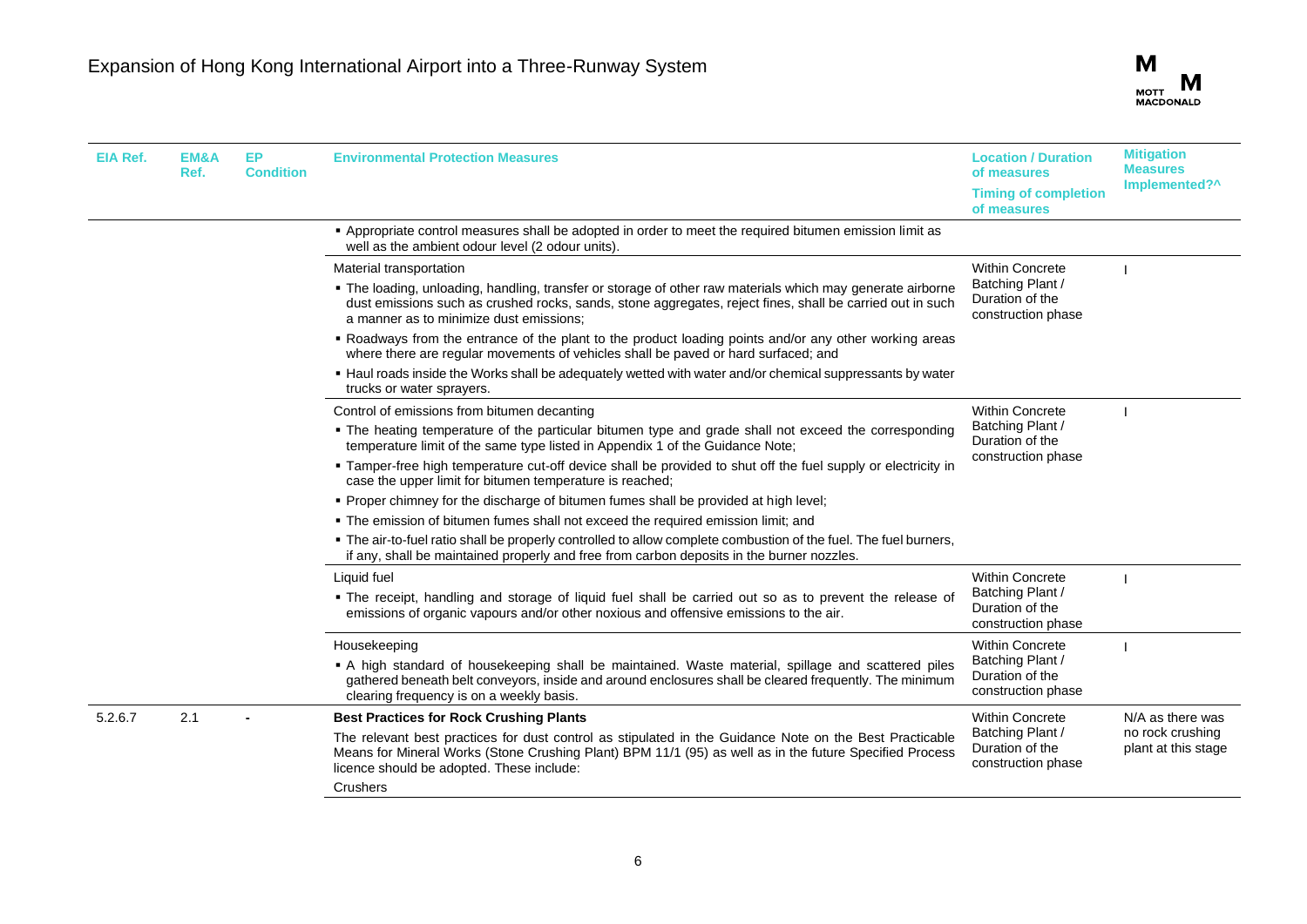

| EIA Ref. | EM&A<br>Ref. | EP.<br><b>Condition</b>         | <b>Environmental Protection Measures</b>                                                                                                                                                                                                                                                                                                                                                                                                                                                                                                                                                      | <b>Location / Duration</b><br>of measures<br><b>Timing of completion</b><br>of measures | <b>Mitigation</b><br><b>Measures</b><br>Implemented?^ |
|----------|--------------|---------------------------------|-----------------------------------------------------------------------------------------------------------------------------------------------------------------------------------------------------------------------------------------------------------------------------------------------------------------------------------------------------------------------------------------------------------------------------------------------------------------------------------------------------------------------------------------------------------------------------------------------|-----------------------------------------------------------------------------------------|-------------------------------------------------------|
|          |              |                                 | • The outlet of all primary crushers, and both inlet and outlet of all secondary and tertiary crushers, if not<br>installed inside a reasonably dust tight housing, shall be enclosed and ducted to a dust extraction and<br>collection system such as a fabric filter;                                                                                                                                                                                                                                                                                                                       |                                                                                         |                                                       |
|          |              |                                 | • The inlet hopper of the primary crushers shall be enclosed on top and 3 sides to contain the emissions<br>during dumping of rocks from trucks. The rock while still on the trucks shall be wetted before dumping;                                                                                                                                                                                                                                                                                                                                                                           |                                                                                         |                                                       |
|          |              |                                 | • Water sprayers shall be installed and operated in strategic locations at the feeding inlet of crushers; and                                                                                                                                                                                                                                                                                                                                                                                                                                                                                 |                                                                                         |                                                       |
|          |              |                                 | . Crusher enclosures shall be rigid and be fitted with self-closing doors and close-fitting entrances and exits.<br>Where conveyors pass through the crusher enclosures, flexible covers shall be installed at entries and<br>exits of the conveyors to the enclosure.                                                                                                                                                                                                                                                                                                                        |                                                                                         |                                                       |
|          |              | Vibratory screens and grizzlies | <b>Within Concrete</b>                                                                                                                                                                                                                                                                                                                                                                                                                                                                                                                                                                        | N/A as there was                                                                        |                                                       |
|          |              |                                 | • All vibratory screens shall be totally enclosed in a housing. Screenhouses shall be rigid and reasonably<br>dust tight with self-closing doors or close-fitted entrances and exits for access. Where conveyors pass<br>through the screenhouse, flexible covers shall be installed at entries and exits of the conveyors to the<br>housing. Where containment of dust within the screenhouse structure is not successful then a dust<br>extraction and collection system shall be provided; and                                                                                             | Batching Plant /<br>Duration of the<br>construction phase                               | no rock crushing<br>plant at this stage               |
|          |              |                                 | • All grizzlies shall be enclosed on top and 3 sides and sufficient water sprayers shall be installed at their<br>feeding and outlet areas.                                                                                                                                                                                                                                                                                                                                                                                                                                                   |                                                                                         |                                                       |
|          |              |                                 | Belt conveyors                                                                                                                                                                                                                                                                                                                                                                                                                                                                                                                                                                                | <b>Within Concrete</b>                                                                  | N/A as there was                                      |
|          |              |                                 | Except for those conveyors which are placed within a totally enclosed structure such as a screenhouse<br>or those erected at the ground level, all conveyors shall be totally enclosed with windshield on top and 2<br>sides:                                                                                                                                                                                                                                                                                                                                                                 | Batching Plant /<br>Duration of the<br>construction phase                               | no rock crushing<br>plant at this stage               |
|          |              |                                 | Effective belt scraper such as the pre-cleaner blades made by hard wearing materials and provided with<br>pneumatic tensioner, or equivalent device, shall be installed at the head pulley of designated conveyor as<br>required to dislodge fine dust particles that may adhere to the belt surface and to reduce carry-back of<br>fine materials on the return belt. Bottom plates shall also be provided for the conveyor unless it has been<br>demonstrated that the corresponding belt scraper is effective and well maintained to prevent falling<br>material from the return belt; and |                                                                                         |                                                       |
|          |              |                                 | Except for those transfer points which are placed within a totally enclosed structure such as a<br>screenhouse, all transfer points to and from conveyors shall be enclosed. Where containment of dust<br>within the enclosure is not successful, then water sprayers shall be provided. Openings for any enclosed<br>structure for the passage of conveyors shall be fitted with flexible seals.                                                                                                                                                                                             |                                                                                         |                                                       |
|          |              |                                 | Storage piles and bins                                                                                                                                                                                                                                                                                                                                                                                                                                                                                                                                                                        | Within Concrete                                                                         | N/A as there was                                      |
|          |              |                                 | . Where practicable, free falling transfer points from conveyors to stockpiles shall be fitted with flexible<br>curtains or be enclosed with chutes designed to minimize the drop height. Water sprays shall also be used<br>where required.                                                                                                                                                                                                                                                                                                                                                  | Batching Plant /<br>Duration of the<br>construction phase                               | no rock crushing<br>plant at this stage               |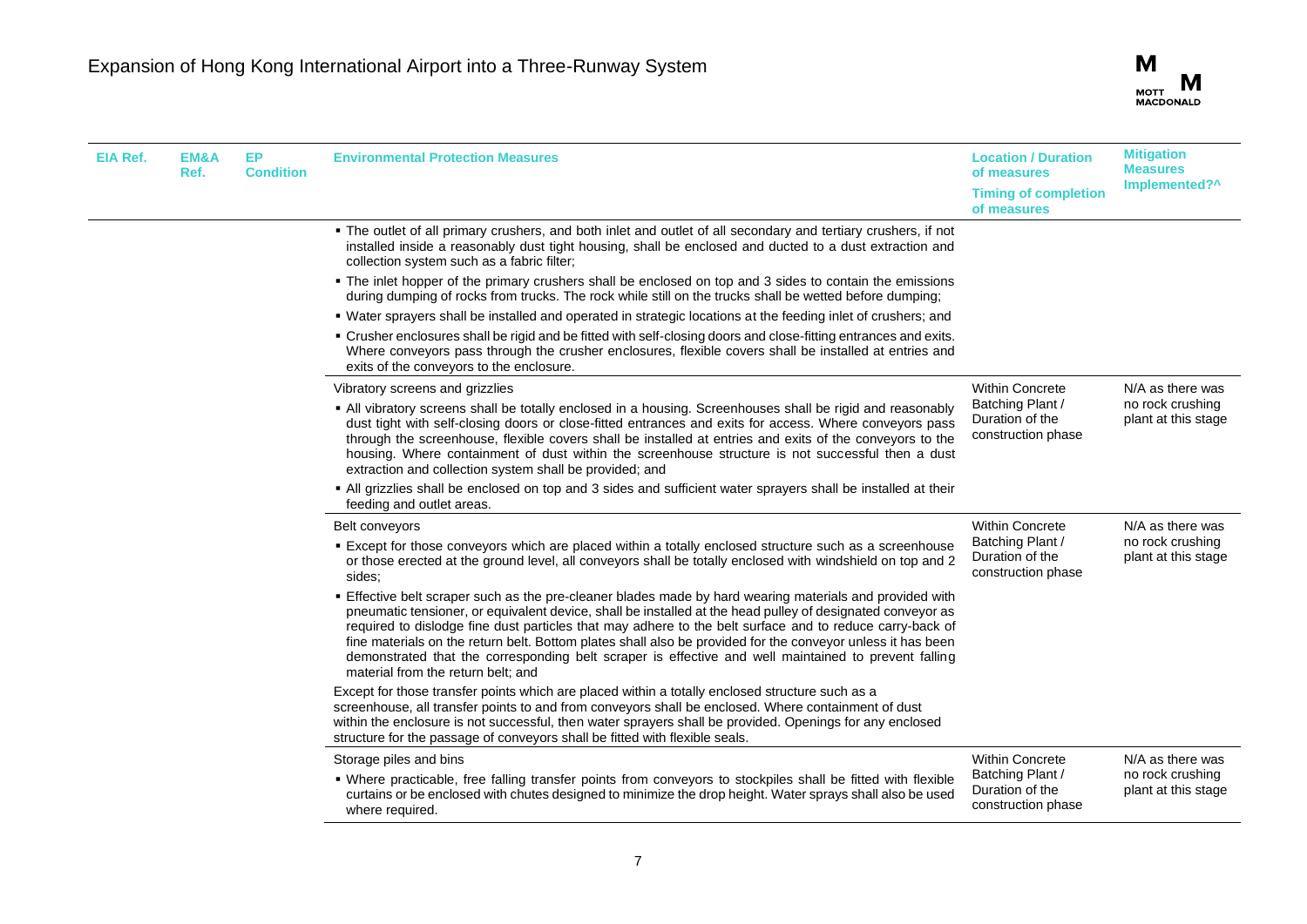

| EIA Ref.   | EM&A<br>Ref. | EP<br><b>Condition</b> | <b>Environmental Protection Measures</b>                                                                                                                                                                                                                                                                                                              | <b>Location / Duration</b><br>of measures<br><b>Timing of completion</b><br>of measures | <b>Mitigation</b><br><b>Measures</b><br>Implemented?^ |
|------------|--------------|------------------------|-------------------------------------------------------------------------------------------------------------------------------------------------------------------------------------------------------------------------------------------------------------------------------------------------------------------------------------------------------|-----------------------------------------------------------------------------------------|-------------------------------------------------------|
|            |              |                        | • The surface of all surge piles and stockpiles of blasted rocks or aggregates shall be kept sufficiently wet<br>by water spraying wherever practicable;                                                                                                                                                                                              |                                                                                         |                                                       |
|            |              |                        | • All open stockpiles for aggregates of size in excess of 5 mm shall be kept sufficiently wet by water spraying<br>where practicable; or                                                                                                                                                                                                              |                                                                                         |                                                       |
|            |              |                        | The stockpiles of aggregates 5 mm in size or less shall be enclosed on 3 sides or suitably located to<br>minimize wind-whipping. Save for fluctuations in stock or production, the average stockpile shall stay<br>within the enclosure walls and in no case the height of the stockpile shall exceed twice the height of the<br>enclosure walls: and |                                                                                         |                                                       |
|            |              |                        | • Scattered piles gathered beneath belt conveyors, inside and around enclosures shall be cleared regularly.                                                                                                                                                                                                                                           |                                                                                         |                                                       |
|            |              |                        | Rock drilling equipment                                                                                                                                                                                                                                                                                                                               | <b>Within Concrete</b>                                                                  | N/A as there was                                      |
|            |              |                        | - Appropriate dust control equipment such as a dust extraction and collection system shall be used during<br>rock drilling activities.                                                                                                                                                                                                                | Batching Plant /<br>Duration of the<br>construction phase                               | no rock crushing<br>plant at this stage               |
|            |              |                        | <b>Hazard to Human Life - Construction Phase</b>                                                                                                                                                                                                                                                                                                      |                                                                                         |                                                       |
| Table 6.40 | 3.2          |                        | . Precautionary measures should be established to request barges to move away during typhoons.                                                                                                                                                                                                                                                        | Construction Site /<br><b>Construction Period</b>                                       |                                                       |
| Table 6.40 | 3.2          |                        | . An appropriate marine traffic management system should be established to minimize risk of ship collision.                                                                                                                                                                                                                                           | Construction Site /<br><b>Construction Period</b>                                       |                                                       |
| Table 6.40 | 3.2          |                        | . Location of all existing hydrant networks should be clearly identified prior to any construction works.                                                                                                                                                                                                                                             | Construction Site /<br><b>Construction Period</b>                                       |                                                       |
|            |              |                        | <b>Noise Impact - Construction Phase</b>                                                                                                                                                                                                                                                                                                              |                                                                                         |                                                       |
| 7.5.6      | 4.3          |                        | <b>Good Site Practice</b><br>Good site practice and noise management can significantly reduce the impact of construction site activities<br>on nearby NSRs. The following package of measures should be followed during each phase of construction:                                                                                                   | Within the Project site /  <br>During construction<br>phase / Prior to                  |                                                       |
|            |              |                        | • only well-maintained plant to be operated on-site and plant should be serviced regularly during the<br>construction works:                                                                                                                                                                                                                          | commencement of<br>operation                                                            |                                                       |
|            |              |                        | " machines and plant that may be in intermittent use to be shut down between work periods or should be<br>throttled down to a minimum;                                                                                                                                                                                                                |                                                                                         |                                                       |
|            |              |                        | · plant known to emit noise strongly in one direction, should, where possible, be orientated to direct noise<br>away from the NSRs:                                                                                                                                                                                                                   |                                                                                         |                                                       |
|            |              |                        | • mobile plant should be sited as far away from NSRs as possible; and                                                                                                                                                                                                                                                                                 |                                                                                         |                                                       |
|            |              |                        | " material stockpiles and other structures to be effectively utilised, where practicable, to screen noise from<br>on-site construction activities.                                                                                                                                                                                                    |                                                                                         |                                                       |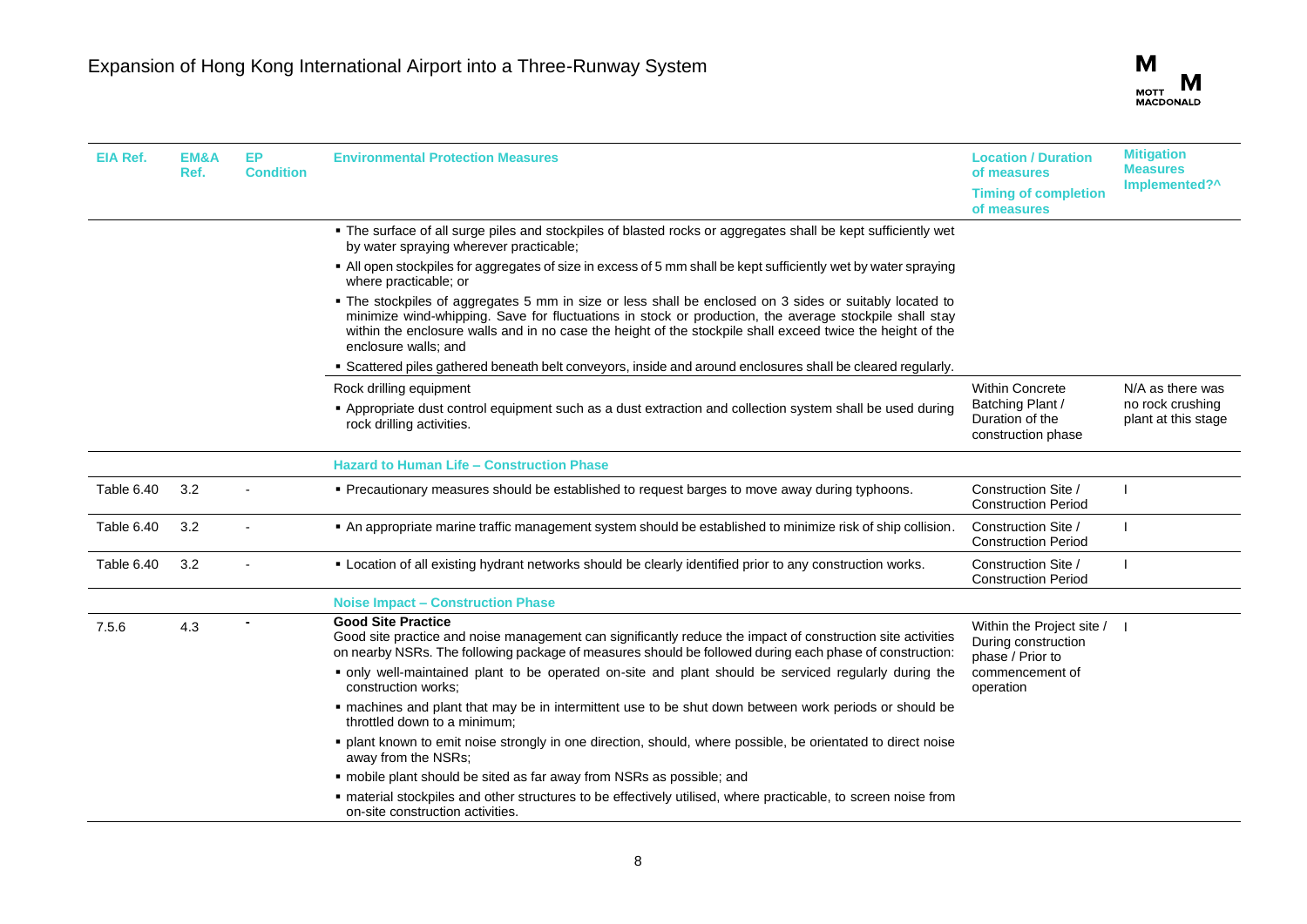| <b>EIA Ref.</b>        | EM&A<br>Ref. | EP.<br><b>Condition</b> | <b>Environmental Protection Measures</b>                                                                                                                                                                                                                                                                                                                                                                                                                                                                                                                                                                                                                                                                                                                                                                                                                                                                                                            | <b>Location / Duration</b><br>of measures<br><b>Timing of completion</b><br>of measures                | <b>Mitigation</b><br><b>Measures</b><br>Implemented?^ |
|------------------------|--------------|-------------------------|-----------------------------------------------------------------------------------------------------------------------------------------------------------------------------------------------------------------------------------------------------------------------------------------------------------------------------------------------------------------------------------------------------------------------------------------------------------------------------------------------------------------------------------------------------------------------------------------------------------------------------------------------------------------------------------------------------------------------------------------------------------------------------------------------------------------------------------------------------------------------------------------------------------------------------------------------------|--------------------------------------------------------------------------------------------------------|-------------------------------------------------------|
| 7.5.6                  | 4.3          |                         | <b>Adoption of QPME</b><br>• QPME should be adopted as far as applicable.                                                                                                                                                                                                                                                                                                                                                                                                                                                                                                                                                                                                                                                                                                                                                                                                                                                                           | Within the Project site / I<br>During construction<br>phase / Prior to<br>commencement of<br>operation |                                                       |
| 7.5.6                  | 4.3          |                         | Use of Movable Noise Barriers<br>• Movable noise barriers should be placed along the active works area and mobile plants to block the<br>direct line of sight between PME and the NSRs.                                                                                                                                                                                                                                                                                                                                                                                                                                                                                                                                                                                                                                                                                                                                                             | Within the Project site / I<br>During construction<br>phase / Prior to<br>commencement of<br>operation |                                                       |
| 7.5.6                  | 4.3          |                         | Use of Noise Enclosure/ Acoustic Shed<br>• Noise enclosure or acoustic shed should be used to cover stationary PME such as air compressor and<br>generator.                                                                                                                                                                                                                                                                                                                                                                                                                                                                                                                                                                                                                                                                                                                                                                                         | Within the Project site / I<br>During construction<br>phase / Prior to<br>commencement of<br>operation |                                                       |
|                        |              |                         | <b>Water Quality Impact - Construction Phase</b>                                                                                                                                                                                                                                                                                                                                                                                                                                                                                                                                                                                                                                                                                                                                                                                                                                                                                                    |                                                                                                        |                                                       |
| 8.8.1.2 and<br>8.8.1.3 | 5.1          | 2.26                    | <b>Marine Construction Activities</b><br>General Measures to be Applied to All Works Areas<br>• Barges or hoppers shall not be filled to a level which will cause overflow of materials or pollution of water<br>during loading or transportation;<br>• Use of Lean Material Overboard (LMOB) systems shall be prohibited;<br>. Excess materials shall be cleaned from the decks and exposed fittings of barges and hopper dredgers<br>before the vessels are moved:<br>. Plants should not be operated with leaking pipes and any pipe leakages shall be repaired quickly;<br>• Adequate freeboard shall be maintained on barges to reduce the likelihood of decks being washed by<br>wave action:<br>• All vessels shall be sized such that adequate clearance is maintained between vessels and the seabed<br>at all states of the tide to ensure that undue turbidity is not generated by turbulence from vessel movement<br>or propeller wash; | Within construction<br>site / Duration of the<br>construction phase                                    |                                                       |
|                        |              |                         | • The works shall not cause foam, oil, grease, litter or other objectionable matter to be present in the water<br>within and adjacent to the works site; and<br>• For ground improvement activities including DCM, the wash water from cleaning of the drilling shaft should<br>be appropriately treated before discharge. The Contractor should ensure the wastewater meets the<br>WPCO/TM requirements before discharge. No direct discharge of contaminated water is permitted.                                                                                                                                                                                                                                                                                                                                                                                                                                                                  |                                                                                                        |                                                       |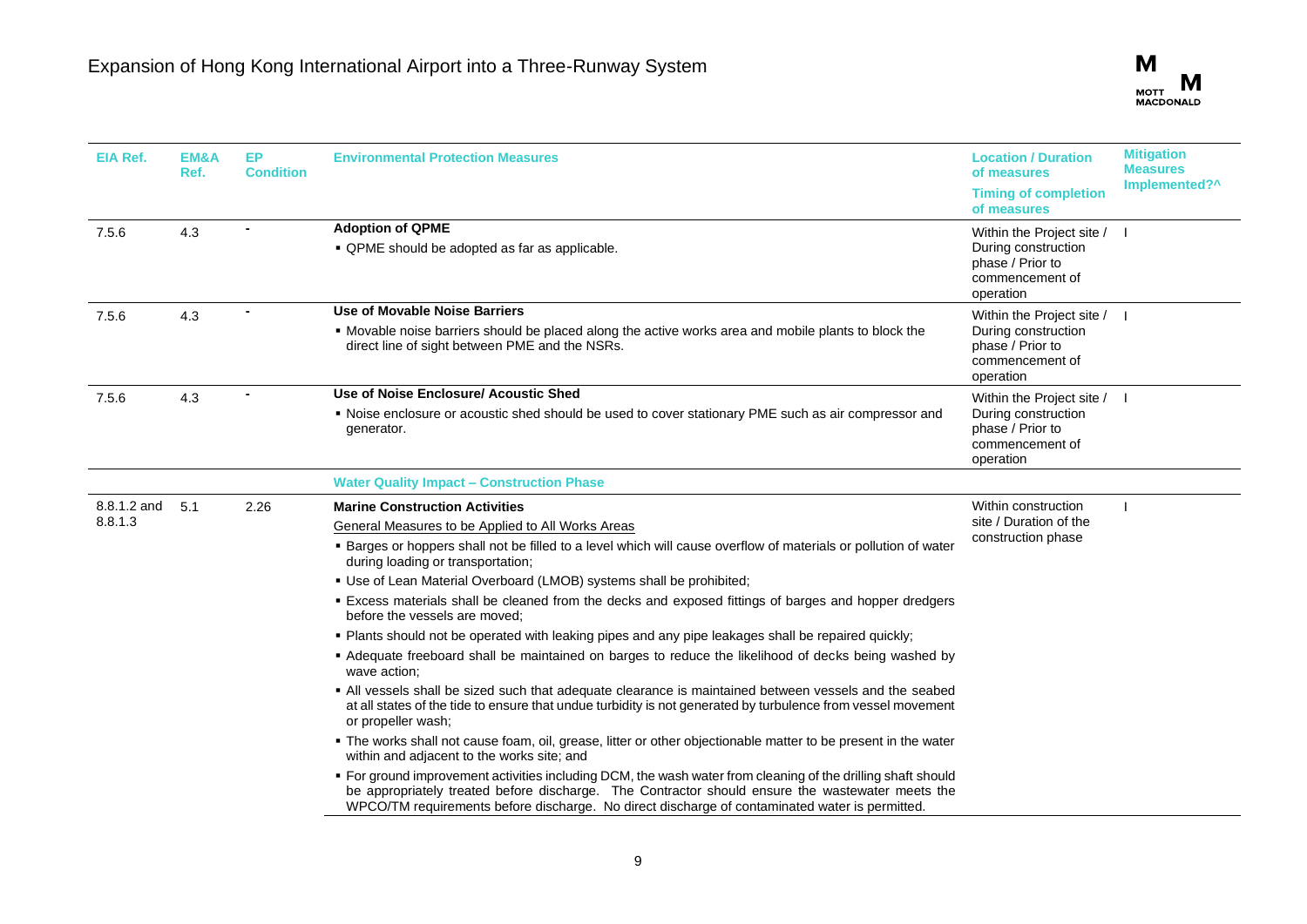

| <b>EIA Ref.</b> | EM&A<br>Ref. | EP<br><b>Condition</b> | <b>Environmental Protection Measures</b>                                                                                                                                                                                                                                                                                                                                                                                                                          | <b>Location / Duration</b><br>of measures<br><b>Timing of completion</b><br>of measures | <b>Mitigation</b><br><b>Measures</b><br>Implemented?^                                                                                                                            |
|-----------------|--------------|------------------------|-------------------------------------------------------------------------------------------------------------------------------------------------------------------------------------------------------------------------------------------------------------------------------------------------------------------------------------------------------------------------------------------------------------------------------------------------------------------|-----------------------------------------------------------------------------------------|----------------------------------------------------------------------------------------------------------------------------------------------------------------------------------|
|                 |              |                        | Specific Measures to be Applied to All Works Areas<br>. The daily maximum production rates shall not exceed those assumed in the water quality assessment in<br>the EIA report;                                                                                                                                                                                                                                                                                   | Within construction<br>site / Duration of the<br>construction phase                     | I - For marine<br>filling                                                                                                                                                        |
|                 |              |                        | A maximum of 10 % fines content to be adopted for sand blanket and 20 % fines content for marine filling<br>below +2.5 mPD prior to substantial completion of seawall (until end of Year 2017) shall be specified in<br>the works contract document:                                                                                                                                                                                                              |                                                                                         | C - Completed in<br>Nov 2020 for sand<br>blanket                                                                                                                                 |
|                 |              |                        | • An advance seawall of at least 200m to be constructed (comprising either rows of contiguous permanent<br>steel cells completed above high tide mark or partially completed seawalls with rock core to high tide mark<br>and filter layer on the inner side) prior to commencement of marine filling activities;                                                                                                                                                 |                                                                                         | C - Completed in<br>May 2018                                                                                                                                                     |
|                 |              |                        | • Closed grab dredger shall be used to excavate marine sediment;                                                                                                                                                                                                                                                                                                                                                                                                  |                                                                                         |                                                                                                                                                                                  |
|                 |              |                        | • Silt curtains surrounding the closed grab dredger shall be deployed in accordance with the Silt Curtain<br>Deployment Plan; and                                                                                                                                                                                                                                                                                                                                 |                                                                                         | (The arrangement of<br>silt curtain has been<br>modified. The details<br>can be referred to Silt<br>Curtain Deployment<br>Plan)                                                  |
|                 |              |                        | . The Silt Curtain Deployment Plan shall be implemented.                                                                                                                                                                                                                                                                                                                                                                                                          |                                                                                         |                                                                                                                                                                                  |
|                 |              |                        | Specific Measures to be Applied to Land Formation Activities prior to Commencement of Marine Filling<br>Works<br>. Double layer 'Type III' silt curtains to be applied around the active eastern works areas prior to<br>commencement of sand blanket laying activities. The silt curtains shall be configured to minimise SS<br>release during ebb tides. A silt curtain efficiency test shall be conducted to validate the performance of<br>the silt curtains: | Within construction<br>site / Duration of the<br>construction phase                     | N/A<br>(The arrangement of<br>silt curtain has been<br>modified. The details<br>can be referred to Silt<br><b>Curtain Deployment</b><br>Plan)                                    |
|                 |              |                        | . Double layer silt curtains to enclose WSRs C7a and silt screens installed at the intake points for both<br>WSR C7a and C8 prior to commencement of construction; and                                                                                                                                                                                                                                                                                            |                                                                                         | I-For C7a                                                                                                                                                                        |
|                 |              |                        |                                                                                                                                                                                                                                                                                                                                                                                                                                                                   |                                                                                         | C - Completed in<br>Dec 2021 for C8<br>*(The requirement of<br>silt curtain / screen<br>has been modified.<br>The details can be<br>referred to Silt Curtain<br>Deployment Plan) |
|                 |              |                        | . The silt curtains and silt screens should be regularly checked and maintained.                                                                                                                                                                                                                                                                                                                                                                                  |                                                                                         |                                                                                                                                                                                  |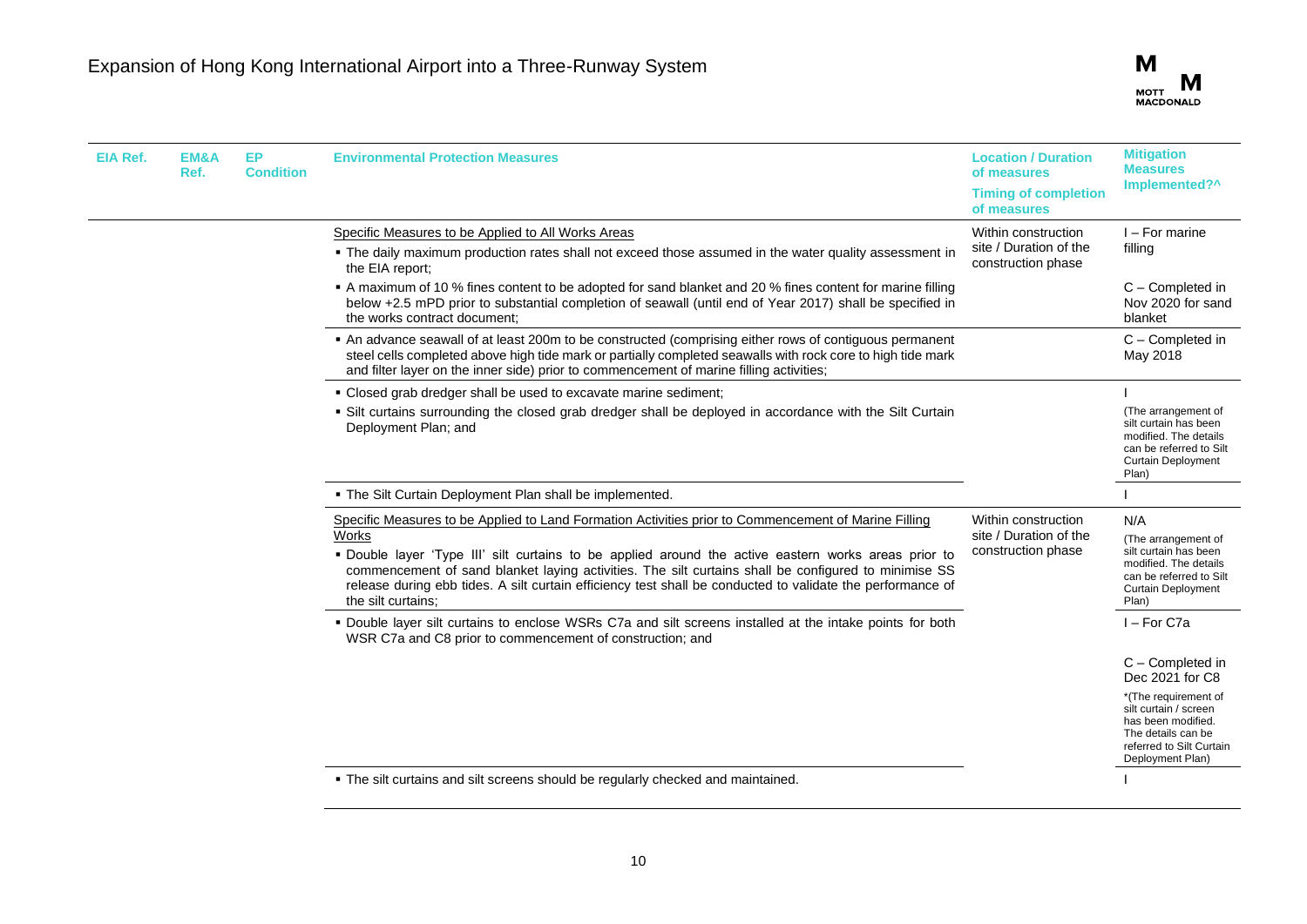

| <b>EIA Ref.</b> | EM&A<br>Ref. | EP.<br><b>Condition</b> | <b>Environmental Protection Measures</b>                                                                                                                                                                                                                                                                                                                                                                                                                                                                                            | <b>Location / Duration</b><br>of measures<br><b>Timing of completion</b><br>of measures | <b>Mitigation</b><br><b>Measures</b><br>Implemented?^                                                                                                                           |
|-----------------|--------------|-------------------------|-------------------------------------------------------------------------------------------------------------------------------------------------------------------------------------------------------------------------------------------------------------------------------------------------------------------------------------------------------------------------------------------------------------------------------------------------------------------------------------------------------------------------------------|-----------------------------------------------------------------------------------------|---------------------------------------------------------------------------------------------------------------------------------------------------------------------------------|
|                 |              |                         | Specific Measures to be Applied to Land Formation Activities during Marine Filling Works<br>• Double layer 'Type II' or 'Type III' silt curtains to be applied around the eastern openings between partially<br>completed seawalls prior to commencement of marine filling activities. The silt curtains shall be configured<br>to minimise SS release during ebb tides;                                                                                                                                                            | Within construction<br>site / Duration of the<br>construction phase                     | *(The arrangement of<br>silt curtain has been<br>modified. The details<br>can be referred to Silt<br><b>Curtain Deployment</b><br>Plan)                                         |
|                 |              |                         | • Double layer silt curtains to be applied at the south-western opening prior to commencement of marine<br>filling activities;                                                                                                                                                                                                                                                                                                                                                                                                      |                                                                                         | N/A<br>(The arrangement of<br>silt curtain has been<br>modified. The details<br>can be referred to Silt<br><b>Curtain Deployment</b><br>Plan)                                   |
|                 |              |                         | " Double layer silt curtain to enclose WSR C7a and silt screens installed at the intake points for both WSR<br>C7a and C8 prior to commencement of marine filling activities; and                                                                                                                                                                                                                                                                                                                                                   |                                                                                         | I-For C7a                                                                                                                                                                       |
|                 |              |                         |                                                                                                                                                                                                                                                                                                                                                                                                                                                                                                                                     |                                                                                         | C - Completed in<br>Dec 2021 for C8<br>(The requirement of<br>silt curtain / screen<br>has been modified.<br>The details can be<br>referred to Silt Curtain<br>Deployment Plan) |
|                 |              |                         | • The silt curtains and silt screens should be regularly checked and maintained.                                                                                                                                                                                                                                                                                                                                                                                                                                                    |                                                                                         |                                                                                                                                                                                 |
|                 |              |                         | Specific Measures to be Applied to the Field Joint Excavation Works for the Submarine Cable Diversion<br>. Only closed grabs designed and maintained to avoid spillage shall be used and should seal tightly when<br>operated. Excavated materials shall be disposed at designated marine disposal area in accordance with<br>the Dumping at Sea Ordinance (DASO) permit conditions; and<br>. Silt curtains surrounding the closed grab dredger to be deployed as a precautionary measure.                                          | Within construction<br>site / Duration of the<br>construction phase                     | $N/A -$ the field<br>joint excavation<br>works for the<br>submarine cable<br>diversion will no<br>longer be<br>conducted<br>anymore                                             |
| 8.8.1.4         | 5.1          |                         | <b>Modification of the Existing Seawall</b><br>• Silt curtains shall be deployed around the seawall modification activities to completely enclose the active<br>works areas, and care should be taken to avoid splashing of rockfill / rock armour into the surrounding<br>marine environment. For the connecting sections with the existing outfalls, works for these connection<br>areas should be undertaken during the dry season in order that individual drainage culvert cells may be<br>isolated for interconnection works. | At the existing<br>northern seawall /<br>Duration of the<br>construction phase          |                                                                                                                                                                                 |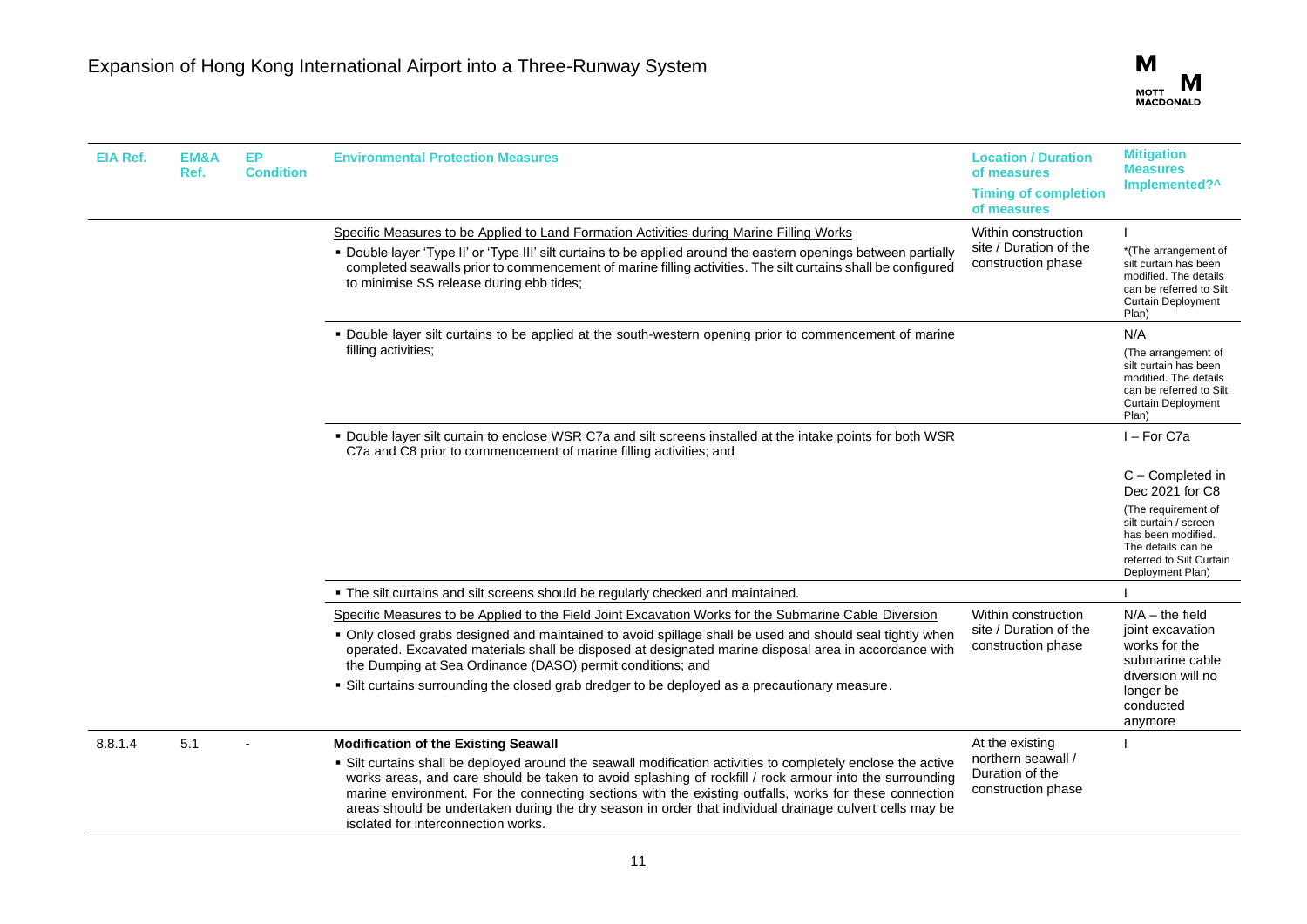| EIA Ref. | EM&A<br>Ref. | EP<br><b>Condition</b> | <b>Environmental Protection Measures</b>                                                                                                                                                                                                                                                                                                                                                                                                                                                                                                                                             | <b>Location / Duration</b><br>of measures<br><b>Timing of completion</b><br>of measures | <b>Mitigation</b><br><b>Measures</b><br>Implemented?^                                         |
|----------|--------------|------------------------|--------------------------------------------------------------------------------------------------------------------------------------------------------------------------------------------------------------------------------------------------------------------------------------------------------------------------------------------------------------------------------------------------------------------------------------------------------------------------------------------------------------------------------------------------------------------------------------|-----------------------------------------------------------------------------------------|-----------------------------------------------------------------------------------------------|
| 8.8.1.5  | 5.1          |                        | <b>Construction of New Stormwater Outfalls and Modifications to Existing Outfalls</b><br>• During operation of the temporary drainage channel, runoff control measures such as bunding or silt fence<br>shall be provided on both sides of the channel to prevent accumulation and release of SS via the<br>temporary channel. Measures should also be taken to minimise the ingress of site drainage into the culvert<br>excavations.                                                                                                                                               | Within construction<br>site / Duration of the<br>construction phase                     |                                                                                               |
| 8.8.1.6  | 5.1          | 2.27                   | Piling Activities for Construction of New Runway Approach Lights and HKIAAA Marker Beacons                                                                                                                                                                                                                                                                                                                                                                                                                                                                                           | Within construction                                                                     | $C$ – For approach                                                                            |
| 8.8.1.7  |              |                        | Silt curtains shall be deployed around the piling activities to completely enclose the piling works and care<br>should be taken to avoid spillage of excavated materials into the surrounding marine environment.                                                                                                                                                                                                                                                                                                                                                                    | site / Duration of the<br>construction phase                                            | lights                                                                                        |
|          |              |                        |                                                                                                                                                                                                                                                                                                                                                                                                                                                                                                                                                                                      |                                                                                         | N/A for marker<br>beacons as<br><b>HKIAAA Marker</b><br>Beacons would be<br>replaced by buoys |
|          |              |                        | For construction of the eastern approach lights at the CMPs                                                                                                                                                                                                                                                                                                                                                                                                                                                                                                                          |                                                                                         | C - Completed in                                                                              |
|          |              |                        | • Ground improvement via DCM using a close-spaced layout shall be completed prior to commencement<br>of piling works;                                                                                                                                                                                                                                                                                                                                                                                                                                                                |                                                                                         | Oct 2021                                                                                      |
|          |              |                        | " Steel casings shall be installed to enclose the excavation area prior to commencement of excavation;                                                                                                                                                                                                                                                                                                                                                                                                                                                                               |                                                                                         |                                                                                               |
|          |              |                        | . The excavated materials shall be removed using a closed grab within the steel casings;                                                                                                                                                                                                                                                                                                                                                                                                                                                                                             |                                                                                         |                                                                                               |
|          |              |                        | . No discharge of the cement mixed materials into the marine environment will be allowed; and                                                                                                                                                                                                                                                                                                                                                                                                                                                                                        |                                                                                         |                                                                                               |
|          |              |                        | . Excavated materials shall be treated and reused on-site.                                                                                                                                                                                                                                                                                                                                                                                                                                                                                                                           |                                                                                         |                                                                                               |
| 8.8.1.8  | 5.1          |                        | <b>Construction of Site Runoff and Drainage</b>                                                                                                                                                                                                                                                                                                                                                                                                                                                                                                                                      | Within construction<br>site / Duration of the<br>construction phase                     |                                                                                               |
|          |              |                        | The site practices outlined in ProPECC Note PN 1/94 should be followed as far as practicable in order to<br>minimise surface runoff and the chance of erosion. The following measures are recommended:                                                                                                                                                                                                                                                                                                                                                                               |                                                                                         |                                                                                               |
|          |              |                        | Install perimeter cut-off drains to direct off-site water around the site and implement internal drainage,<br>erosion and sedimentation control facilities. Channels, earth bunds or sandbag barriers should be<br>provided on site to direct storm water to silt removal facilities. The design of the temporary on-site drainage<br>system should be undertaken by the Contractors prior to the commencement of construction (for works<br>areas located on the existing Airport island) or as soon as the new land is completed (for works areas<br>located on the new landform); |                                                                                         |                                                                                               |
|          |              |                        | · Sand/silt removal facilities such as sand/silt traps and sediment basins should be provided to remove<br>sand/silt particles from runoff to meet the requirements of the TM-DSS standards under the WPCO. The<br>design of efficient silt removal facilities should make reference to the quidelines in Appendix A1 of<br>ProPECC Note PN 1/94. Sizes may vary depending upon the flow rate. The detailed design of the<br>sand/silt traps should be undertaken by the Contractors prior to the commencement of construction;                                                      |                                                                                         |                                                                                               |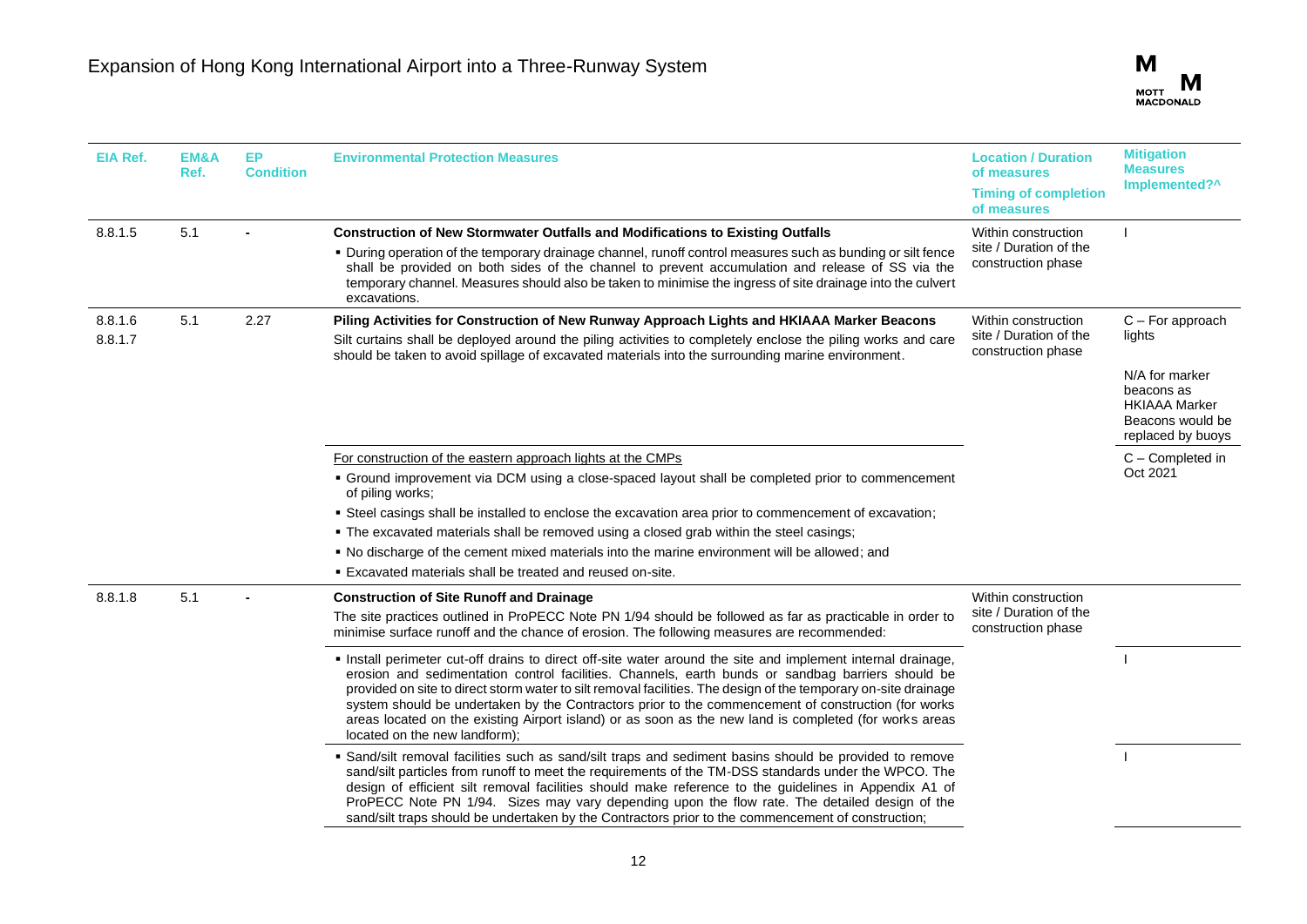

| <b>EIA Ref.</b> | EM&A<br>Ref. | <b>EP</b><br><b>Condition</b> | <b>Environmental Protection Measures</b>                                                                                                                                                                                                                                                                                                                                                                                                                                                                                                                                                                                                                                                                                                                                                 | <b>Location / Duration</b><br>of measures<br><b>Timing of completion</b><br>of measures | <b>Mitigation</b><br><b>Measures</b><br>Implemented?^ |
|-----------------|--------------|-------------------------------|------------------------------------------------------------------------------------------------------------------------------------------------------------------------------------------------------------------------------------------------------------------------------------------------------------------------------------------------------------------------------------------------------------------------------------------------------------------------------------------------------------------------------------------------------------------------------------------------------------------------------------------------------------------------------------------------------------------------------------------------------------------------------------------|-----------------------------------------------------------------------------------------|-------------------------------------------------------|
|                 |              |                               | • All drainage facilities and erosion and sediment control structures should be regularly inspected and<br>maintained to ensure proper and efficient operation at all times and particularly during rainstorms.<br>Deposited silt and grit should be regularly removed, at the onset of and after each rainstorm to ensure<br>that these facilities are functioning properly;                                                                                                                                                                                                                                                                                                                                                                                                            |                                                                                         |                                                       |
|                 |              |                               | - Measures should be taken to minimize the ingress of site drainage into excavations. If excavation of<br>trenches in wet periods is necessary, they should be dug and backfilled in short sections wherever<br>practicable. Water pumped out from foundation excavations should be discharged into storm drains via<br>silt removal facilities;                                                                                                                                                                                                                                                                                                                                                                                                                                         |                                                                                         |                                                       |
|                 |              |                               | In the event that contaminated groundwater is identified at excavation areas, this should be treated on-<br>site using a suitable wastewater treatment process. The effluent should be treated according to the<br>requirements of the TM-DSS standards under the WPCO prior to discharge to foul sewers or collected for<br>proper disposal off-site. No direct discharge of contaminated groundwater is permitted; and                                                                                                                                                                                                                                                                                                                                                                 |                                                                                         |                                                       |
|                 |              |                               | All vehicles and plant should be cleaned before leaving a construction site to ensure no earth, mud, debris<br>and the like is deposited by them on roads. An adequately designed and sited wheel washing facility<br>should be provided at construction site exits. Wash-water should have sand and silt settled out and<br>removed regularly to ensure the continued efficiency of the process. The section of access road leading<br>to, and exiting from, the wheel-wash bay to the public road should be paved with sufficient backfall toward<br>the wheel-wash bay to prevent vehicle tracking of soil and silty water to public roads and drains. All<br>washwater should be treated according to the requirements of the TM-DSS standards under the WPCO<br>prior to discharge. |                                                                                         |                                                       |
|                 |              |                               | • Open stockpiles of construction materials or construction wastes on-site should be covered with tarpaulin<br>or similar fabric during rainstorms. Measures should be taken to prevent the construction materials, soil,<br>silt or debris from washing away into the drainage system;                                                                                                                                                                                                                                                                                                                                                                                                                                                                                                  |                                                                                         |                                                       |
|                 |              |                               | • Manholes (including newly constructed ones) should be adequately covered and temporarily sealed so<br>as to prevent silt, construction materials or debris being washed into the drainage system and to prevent<br>stormwater runoff being directed into foul sewers; and                                                                                                                                                                                                                                                                                                                                                                                                                                                                                                              |                                                                                         |                                                       |
|                 |              |                               | Precautionary measures should be taken at any time of the year when rainstorms are likely. Actions to be<br>taken when a rainstorm is imminent or forecasted are summarized in Appendix A2 of ProPECC Note PN<br>1/94. This includes actions to be taken during and/or after rainstorms. Particular attention should be paid<br>to the control of silty surface runoff during storm events.                                                                                                                                                                                                                                                                                                                                                                                              |                                                                                         |                                                       |
| 8.8.1.9         | 5.1          |                               | <b>Sewage Effluent from Construction Workforce</b><br>" Temporary sanitary facilities, such as portable chemical toilets, should be employed on-site where<br>necessary to handle sewage from the workforce. A licensed contractor should be employed to provide<br>appropriate and adequate portable toilets and be responsible for appropriate disposal and maintenance.                                                                                                                                                                                                                                                                                                                                                                                                               | Within construction<br>site / During<br>construction phase                              |                                                       |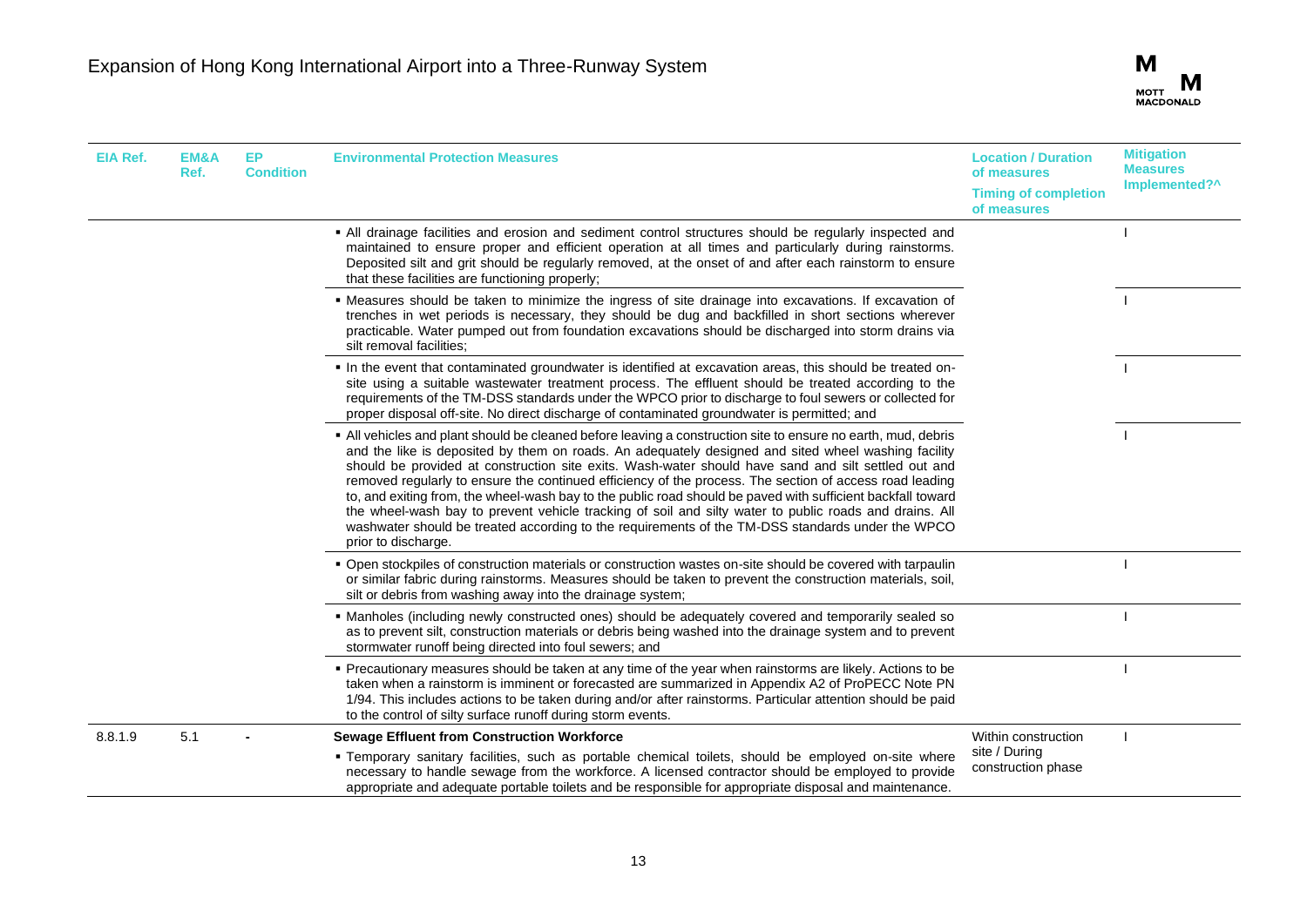

| <b>EIA Ref.</b>      | EM&A<br>Ref. | EP.<br><b>Condition</b> | <b>Environmental Protection Measures</b>                                                                                                                                                                                                                                                                                                                                                                                                  | <b>Location / Duration</b><br>of measures<br><b>Timing of completion</b><br>of measures | <b>Mitigation</b><br><b>Measures</b><br>Implemented?^ |
|----------------------|--------------|-------------------------|-------------------------------------------------------------------------------------------------------------------------------------------------------------------------------------------------------------------------------------------------------------------------------------------------------------------------------------------------------------------------------------------------------------------------------------------|-----------------------------------------------------------------------------------------|-------------------------------------------------------|
| 8.8.1.10<br>8.8.1.11 | 5.1          |                         | <b>General Construction Activities</b><br>• Construction solid waste, debris and refuse generated on-site should be collected, handled and disposed<br>of properly to avoid entering any nearby storm water drain. Stockpiles of cement and other construction<br>materials should be kept covered when not being used; and                                                                                                               | Within construction<br>site / During<br>construction phase                              |                                                       |
|                      |              |                         | . Oils and fuels should only be stored in designated areas which have pollution prevention facilities. To<br>prevent spillage of fuels and solvents to any nearby storm water drain, all fuel tanks and storage areas<br>should be provided with locks and be sited on sealed areas, within bunds of a capacity equal to 110% of<br>the storage capacity of the largest tank. The bund should be drained of rainwater after a rain event. |                                                                                         |                                                       |
| 8.8.1.12             | 5.1          | 2.28                    | Drilling Activities for the Submarine Aviation Fuel Pipelines                                                                                                                                                                                                                                                                                                                                                                             | Within construction                                                                     | C - Completed in                                      |
| 8.8.1.13             |              |                         | To prevent potential water quality impacts at Sha Chau, the following measures shall be applied:                                                                                                                                                                                                                                                                                                                                          | site / During                                                                           | Jan 2019                                              |
|                      |              |                         | A 'zero-discharge' policy shall be applied for all activities to be conducted at Sha Chau;                                                                                                                                                                                                                                                                                                                                                | construction phase                                                                      |                                                       |
|                      |              |                         | • No bulk storage of chemicals shall be permitted; and                                                                                                                                                                                                                                                                                                                                                                                    |                                                                                         |                                                       |
|                      |              |                         | • A containment pit shall be constructed around the drill holes. This containment pit shall be lined with<br>impermeable lining and bunded on the outside to prevent inflow from off-site areas.                                                                                                                                                                                                                                          |                                                                                         |                                                       |
|                      |              |                         | At the airport island side of the drilling works, the following measures shall be applied for treatment of<br>wastewater:                                                                                                                                                                                                                                                                                                                 | Within construction<br>site / During                                                    | C - Completed in<br>Jan 2019                          |
|                      |              |                         | · During pipe cleaning, appropriate desilting or sedimentation device should be provided on site for<br>treatment before discharge. The Contractor should ensure discharge water from the sedimentation tank<br>meet the WPCO/TM requirements before discharge; and                                                                                                                                                                       | construction phase                                                                      |                                                       |
|                      |              |                         | · Drilling fluid used in drilling activities should be reconditioned and reused as far as possible. Temporary<br>enclosed storage locations should be provided on-site for any unused chemicals that needs to be<br>transported away after all the related construction activities are completed. The requirements in ProPECC<br>Note PN 1/94 should be adhered to in the handling and disposal of bentonite slurries.                    |                                                                                         |                                                       |
|                      |              |                         | <b>Waste Management Implication - Construction Phase</b>                                                                                                                                                                                                                                                                                                                                                                                  |                                                                                         |                                                       |
| 10.5.1.1             | 7.1          |                         | Opportunities to minimise waste generation and maximise the reuse of waste materials generated by the<br>project have been incorporated where possible into the planning, design and construction stages, and the<br>following measures have been recommended:                                                                                                                                                                            |                                                                                         |                                                       |
|                      |              |                         | • The relevant construction methods (particularly for the tunnel works) and construction programme have<br>been carefully planned and developed to minimise the extent of excavation and to maximise the on-site<br>reuse of inert C&D materials generated by the project as far as practicable. Temporary stockpiling areas<br>will also be provided to facilitate on-site reuse of inert C&D materials;                                 | Project Site Area /<br>During design and<br>construction phase                          |                                                       |
|                      |              |                         | • Priority should be given to collect and reuse suitable inert C&D materials generated from other concurrent<br>projects and the Government's PFRF as fill materials for the proposed land formation works;                                                                                                                                                                                                                               |                                                                                         |                                                       |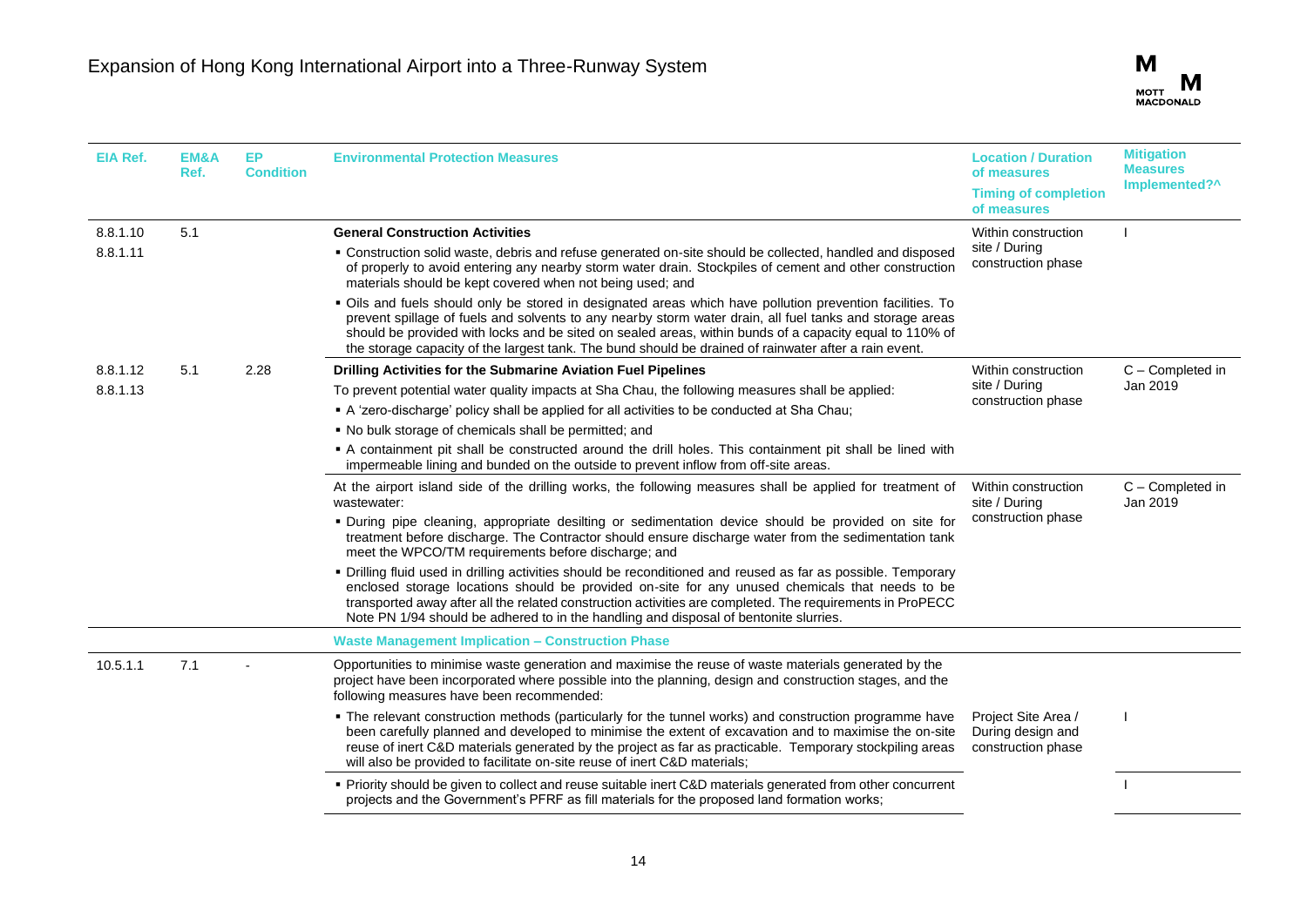| <b>EIA Ref.</b> | EM&A<br>Ref. | <b>EP</b><br><b>Condition</b> | <b>Environmental Protection Measures</b>                                                                                                                                                                                                                                                                                                                                                                                                                                                                                        | <b>Location / Duration</b><br>of measures<br><b>Timing of completion</b><br>of measures | <b>Mitigation</b><br><b>Measures</b><br>Implemented?^ |
|-----------------|--------------|-------------------------------|---------------------------------------------------------------------------------------------------------------------------------------------------------------------------------------------------------------------------------------------------------------------------------------------------------------------------------------------------------------------------------------------------------------------------------------------------------------------------------------------------------------------------------|-----------------------------------------------------------------------------------------|-------------------------------------------------------|
|                 |              |                               | . Only non-dredged ground improvement methods should be adopted in order to completely avoid the need<br>for dredging and disposal of marine sediment for the proposed land formation work;                                                                                                                                                                                                                                                                                                                                     |                                                                                         |                                                       |
|                 |              |                               | <b>Excavation work for constructing the APM tunnels, BHS tunnels and airside tunnels will not be down to F</b><br>the CMPs beneath the fill materials in order to avoid excavating any sediments; and                                                                                                                                                                                                                                                                                                                           |                                                                                         |                                                       |
|                 |              |                               | • For the marine sediments expected to be excavated from the piling works of TRC, APM & BHS tunnels,<br>airside tunnels and other facilities on the proposed land formation area, piling work of marine sections of<br>the approach lights and HKIAAA beacons, basement works for some of T2 expansion area and excavation<br>works for the proposed APM depot should be treated and reused on-site as backfilling materials, although<br>required treatment level / detail and the specific re-use mode are under development. |                                                                                         |                                                       |
| 10.5.1.1        | 7.1          |                               | The following good site practices should be performed during the construction activities include:                                                                                                                                                                                                                                                                                                                                                                                                                               | Project Site Area /                                                                     |                                                       |
|                 |              |                               | • Nomination of an approved person, such as a site manager, to be responsible for good site practices,<br>arrangements for collection and effective disposal to an appropriate facility, of all wastes generated at the<br>site:                                                                                                                                                                                                                                                                                                | <b>Construction Phase</b>                                                               |                                                       |
|                 |              |                               | . Training of site personnel in proper waste management and chemical waste handling procedures;                                                                                                                                                                                                                                                                                                                                                                                                                                 |                                                                                         |                                                       |
|                 |              |                               | • Provision of sufficient waste disposal points and regular collection for disposal;                                                                                                                                                                                                                                                                                                                                                                                                                                            |                                                                                         |                                                       |
|                 |              |                               | . Appropriate measures to minimise windblown litter and dust during transportation of waste by either<br>covering trucks by tarpaulin/similar material or by transporting wastes in enclosed containers. The cover<br>should be extended over the edges of the sides and tailboards;                                                                                                                                                                                                                                            |                                                                                         |                                                       |
|                 |              |                               | * Stockpiles of C&D materials should be kept wet or covered by impervious sheets to avoid wind-blown<br>dust:                                                                                                                                                                                                                                                                                                                                                                                                                   |                                                                                         |                                                       |
|                 |              |                               | . All dusty materials including C&D materials should be sprayed with water immediately prior to any loading<br>transfer operation so as to keep the dusty material wet during material handling at the barging points/<br>stockpile areas;                                                                                                                                                                                                                                                                                      |                                                                                         |                                                       |
|                 |              |                               | • C&D materials to be delivered to and from the project site by barges or by trucks should be kept wet or<br>covered to avoid wind-blown dust:                                                                                                                                                                                                                                                                                                                                                                                  |                                                                                         |                                                       |
|                 |              |                               | . The speed of the trucks including dump trucks carrying C&D or waste materials within the site should be<br>controlled to about 10 km/hour in order to reduce the adverse dust impact and secure the safe movement<br>around the site; and                                                                                                                                                                                                                                                                                     |                                                                                         |                                                       |
|                 |              |                               | " To avoid or minimise dust emission during transport of C&D or waste materials within the site, each and<br>every main temporary access should be paved with concrete, bituminous hardcore materials or metal<br>plates and kept clear of dusty materials. Unpaved parts of the road should be sprayed with water or a dust<br>suppression chemical so as to keep the entire road surface wet.                                                                                                                                 |                                                                                         |                                                       |
| 10.5.1.3        | 7.1          |                               | The following practices should be performed to achieve waste reduction include:                                                                                                                                                                                                                                                                                                                                                                                                                                                 | Project Site Area /                                                                     |                                                       |
|                 |              |                               | . Use of steel or aluminium formworks and falseworks for temporary works as far as practicable;                                                                                                                                                                                                                                                                                                                                                                                                                                 | <b>Construction Phase</b>                                                               |                                                       |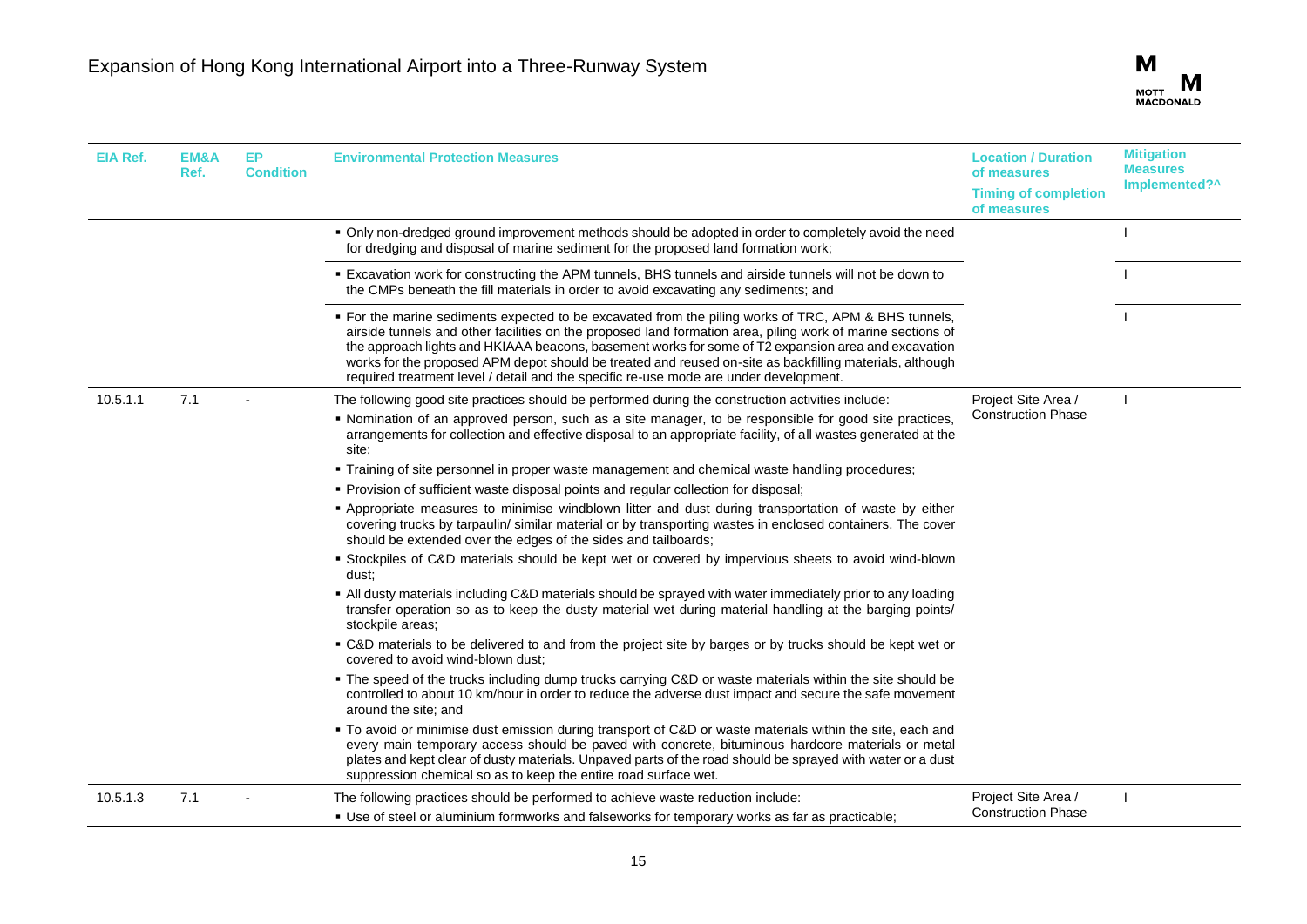| <b>EIA Ref.</b> | EM&A<br>Ref. | EP.<br><b>Condition</b> | <b>Environmental Protection Measures</b>                                                                                                                                                                                                                                      | <b>Location / Duration</b><br>of measures        | <b>Mitigation</b><br><b>Measures</b> |
|-----------------|--------------|-------------------------|-------------------------------------------------------------------------------------------------------------------------------------------------------------------------------------------------------------------------------------------------------------------------------|--------------------------------------------------|--------------------------------------|
|                 |              |                         |                                                                                                                                                                                                                                                                               | <b>Timing of completion</b><br>of measures       | Implemented?^                        |
|                 |              |                         | Adoption of repetitive design to allow reuse of formworks as far as practicable;                                                                                                                                                                                              |                                                  |                                      |
|                 |              |                         | • Segregation and storage of different types of waste in different containers, skips or stockpiles to enhance<br>reuse or recycling of materials and their proper disposal;                                                                                                   |                                                  |                                      |
|                 |              |                         | . Encourage collection of aluminium cans, PET bottles and paper by providing separate labelled bins to<br>enable these wastes to be segregated from other general refuse generated by the work force;                                                                         |                                                  |                                      |
|                 |              |                         | Any unused chemicals or those with remaining functional capacity should be collected for reused as far<br>as practicable;                                                                                                                                                     |                                                  |                                      |
|                 |              |                         | • Proper storage and site practices to minimise the potential for damage or contamination of construction<br>materials; and                                                                                                                                                   |                                                  |                                      |
|                 |              |                         | . Plan and stock construction materials carefully to minimise amount of waste generated and avoid<br>unnecessary generation of waste.                                                                                                                                         |                                                  |                                      |
| 10.5.1.5        | 7.1          |                         | Inert and non-inert C&D materials should be handled and stored separately to avoid mixing the two types of<br>materials.                                                                                                                                                      | Project Site Area /<br><b>Construction Phase</b> |                                      |
| 10.5.1.5        | 7.1          |                         | Any recyclable materials should be segregated from the non-inert C&D materials for collection by reputable<br>licensed recyclers whereas the non-recyclable waste materials should be disposed of at the designated<br>landfill site by a reputable licensed waste collector. | Project Site Area /<br><b>Construction Phase</b> |                                      |
| 10.5.1.6        | 7.1          |                         | A trip-ticket system promulgated shall be developed in order to monitor the off-site delivery of surplus inert<br>C&D materials that could not be reused on-site for the proposed land formation work at the PFRF and to<br>control fly tipping.                              | Project Site Area /<br><b>Construction Phase</b> |                                      |
| 10.5.1.6        | 7.1          | 2.32                    | The Contractor should prepare and implement a Waste Management Plan detailing various waste arising<br>and waste management practices.                                                                                                                                        | <b>Construction Phase</b>                        |                                      |
| 10.5.1.16       | 7.1          |                         | The following mitigation measures are recommended during excavation and treatment of the sediments:<br>. On-site remediation should be carried out in an enclosed area in order to minimise odour/dust emissions;                                                             | Project Site Area /<br><b>Construction Phase</b> | $\mathbf{I}$                         |
|                 |              |                         | • The loading, unloading, handling, transfer or storage of treated and untreated sediment should be carried<br>out in such a manner to prevent or minimise dust emissions;                                                                                                    |                                                  |                                      |
|                 |              |                         | . All practical measures, including but not limited to speed control for vehicles, should be taken to minimise<br>dust emission;                                                                                                                                              |                                                  |                                      |
|                 |              |                         | • Good housekeeping should be maintained at all times at the sediment treatment facility and storage area;                                                                                                                                                                    |                                                  |                                      |
|                 |              |                         | • Treated and untreated sediment should be clearly separated and stored separately; and                                                                                                                                                                                       |                                                  |                                      |
|                 |              |                         | • Surface runoff from the enclosed area should be properly collected and stored separately, and then<br>properly treated to levels in compliance with the relevant effluent standards as required by the Water<br>Pollution Control Ordinance before final discharge.         |                                                  |                                      |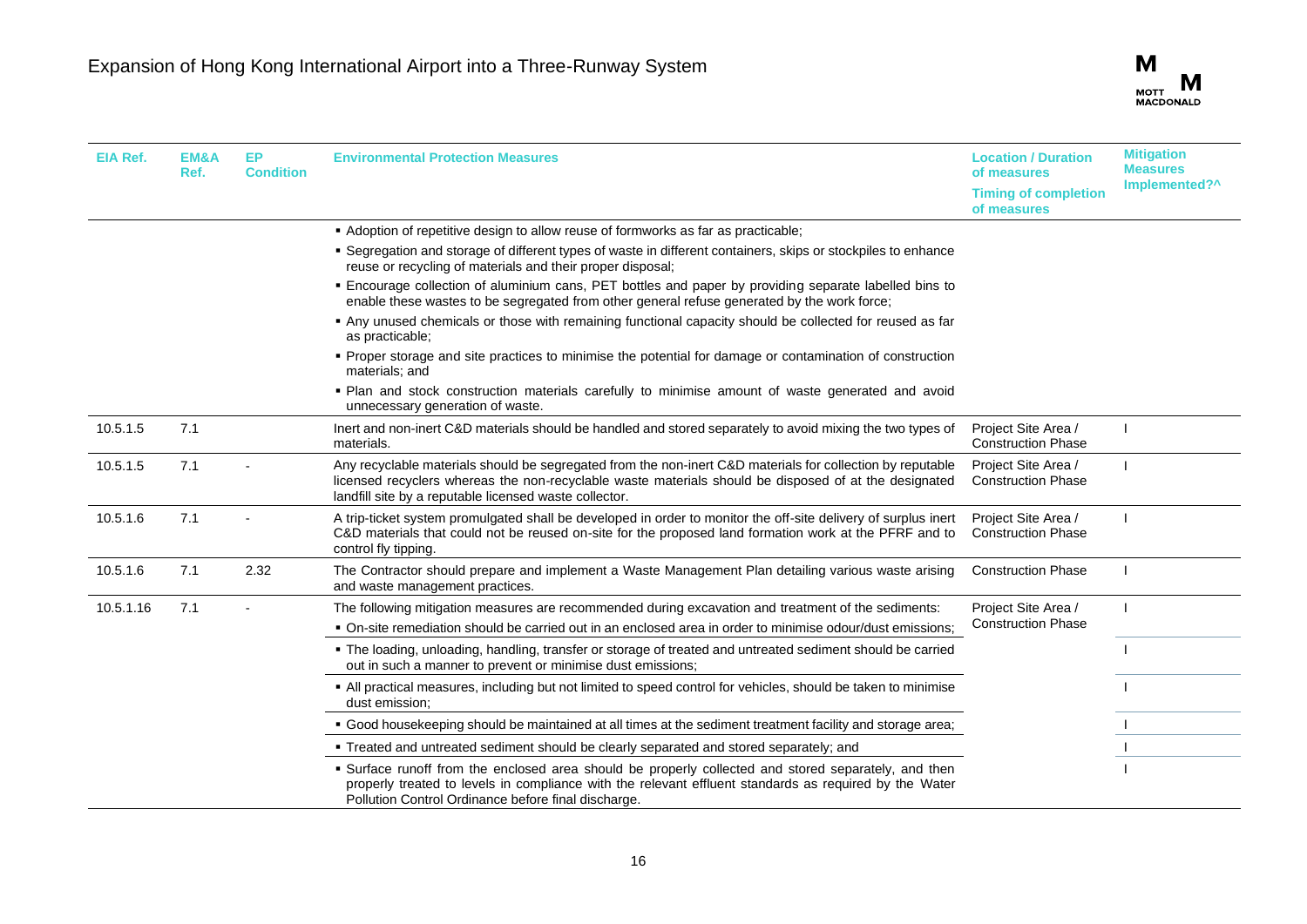

| EIA Ref.        | <b>EM&amp;A</b><br>Ref. | EP.<br><b>Condition</b> | <b>Environmental Protection Measures</b>                                                                                                                                                                                                                                                                                                                                    | <b>Location / Duration</b><br>of measures                                             | <b>Mitigation</b><br><b>Measures</b>                   |
|-----------------|-------------------------|-------------------------|-----------------------------------------------------------------------------------------------------------------------------------------------------------------------------------------------------------------------------------------------------------------------------------------------------------------------------------------------------------------------------|---------------------------------------------------------------------------------------|--------------------------------------------------------|
|                 |                         |                         | <b>Timing of completion</b><br>of measures                                                                                                                                                                                                                                                                                                                                  | Implemented?^                                                                         |                                                        |
| 10.5.1.18       | 7.1                     |                         | The marine sediments to be removed from the cable field joint area would be disposed of at the designated<br>disposal sites to be allocated by the MFC. The following mitigation measures should be strictly followed to<br>minimise potential impacts on water quality during transportation of the sediments requiring Type 1 disposal:                                   | Project Site Area /<br><b>Construction Phase</b>                                      | $N/A -$ the field<br>joint excavation<br>works for the |
|                 |                         |                         | . Bottom opening of barges shall be fitted with tight fitting seals to prevent leakage of material;                                                                                                                                                                                                                                                                         |                                                                                       | submarine cable                                        |
|                 |                         |                         | . Monitoring of the barge loading shall be conducted to ensure that loss of material does not take place<br>during transportation. Transport barges or vessels shall be equipped with automatic self-monitoring<br>devices as specified by EPD; and                                                                                                                         |                                                                                       | diversion will no<br>longer be<br>conducted<br>anymore |
|                 |                         |                         | • Barges or hopper barges shall not be filled to a level that would cause the overflow of materials or sediment<br>laden water during loading or transportation.                                                                                                                                                                                                            |                                                                                       |                                                        |
| 10.5.1.19       | 7.1                     |                         | Contractor should register with the EPD as a chemical waste producer and to follow the relevant guidelines.<br>The following measures should be implemented:                                                                                                                                                                                                                | Project Site Area /<br><b>Construction Phase</b>                                      |                                                        |
|                 |                         |                         | • Good quality containers compatible with the chemical wastes should be used;                                                                                                                                                                                                                                                                                               |                                                                                       |                                                        |
|                 |                         |                         | . Incompatible chemicals should be stored separately;                                                                                                                                                                                                                                                                                                                       |                                                                                       |                                                        |
|                 |                         |                         | · Appropriate labels must be securely attached on each chemical waste container indicating the<br>corresponding chemical characteristics of the chemical waste, such as explosive, flammable, oxidizing,<br>irritant, toxic, harmful, corrosive, etc.; and                                                                                                                  |                                                                                       |                                                        |
|                 |                         |                         | . The contractor will use a licensed collector to transport and dispose of the chemical wastes at the<br>approved Chemical Waste Treatment Centre or other licensed recycling facilities, in accordance with the<br>Waste Disposal (Chemical Waste) (General) Regulation.                                                                                                   |                                                                                       |                                                        |
| 10.5.1.20       | 7.1                     |                         | General refuse should be stored in enclosed bins or compaction units separated from inert C&D material. A<br>reputable waste collector should be employed by the contractor to remove general refuse from the site for<br>disposal at designated landfill sites. An enclosed and covered area should be provided to reduce the<br>occurrence of 'windblown' light material. | Project Site Area /<br><b>Construction Phase</b>                                      |                                                        |
| 10.5.1.21       | 7.1                     |                         | The construction contractors will be required to regularly check and clean any refuse trapped or accumulated<br>along the newly constructed seawall. Such refuse will then be stored and disposed of together with the<br>general refuse.                                                                                                                                   | Project Site Area /<br><b>Construction Phase</b>                                      |                                                        |
|                 |                         |                         | <b>Land Contamination - Construction Phase</b>                                                                                                                                                                                                                                                                                                                              |                                                                                       |                                                        |
| 11.10.1.2       | 8.1                     | 2.32                    | For areas inaccessible during site reconnaissance survey                                                                                                                                                                                                                                                                                                                    | Project Site Area                                                                     |                                                        |
| to<br>11.10.1.3 |                         |                         | • Further site reconnaissance would be conducted once the areas are accessible in order to identify any<br>land contamination concern for the areas.                                                                                                                                                                                                                        | inaccessible during<br>site reconnaissance /<br><b>Prior to Construction</b><br>Phase |                                                        |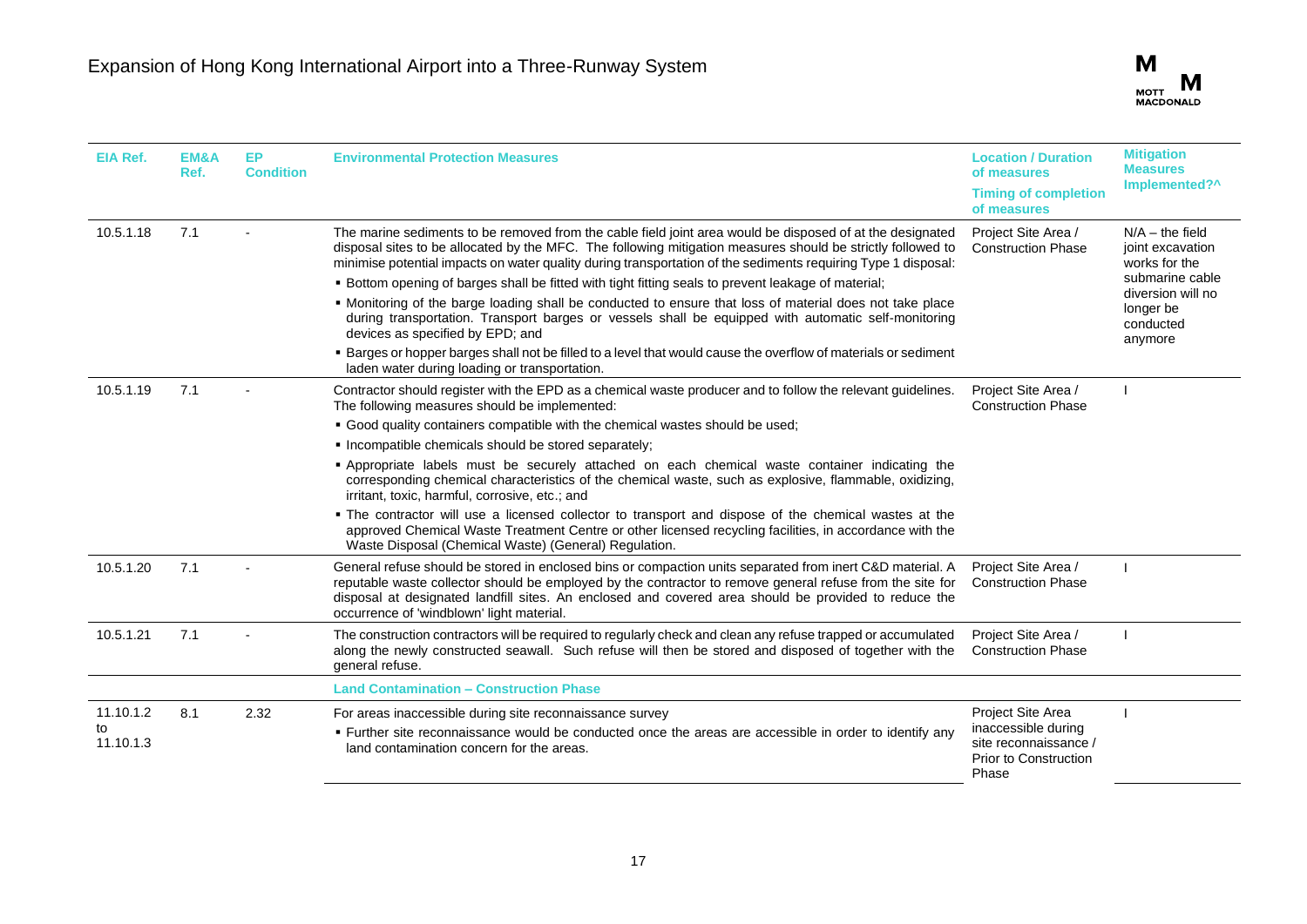

| EIA Ref. | EM&A<br>Ref. | <b>EP</b><br><b>Condition</b> | <b>Environmental Protection Measures</b>                                                                                                                                                                                                                                                                                                                                                                                                                                                                                                                                                                                                                                                                                                                                                                                                                                                                                                                                                                                                                                                                                                                                                                                                                                                                                                                                                                                                                                                                                                                                                                                                                                                                                                                                      | <b>Location / Duration</b><br>of measures<br><b>Timing of completion</b><br>of measures | <b>Mitigation</b><br><b>Measures</b><br>Implemented?^                                                                                 |
|----------|--------------|-------------------------------|-------------------------------------------------------------------------------------------------------------------------------------------------------------------------------------------------------------------------------------------------------------------------------------------------------------------------------------------------------------------------------------------------------------------------------------------------------------------------------------------------------------------------------------------------------------------------------------------------------------------------------------------------------------------------------------------------------------------------------------------------------------------------------------------------------------------------------------------------------------------------------------------------------------------------------------------------------------------------------------------------------------------------------------------------------------------------------------------------------------------------------------------------------------------------------------------------------------------------------------------------------------------------------------------------------------------------------------------------------------------------------------------------------------------------------------------------------------------------------------------------------------------------------------------------------------------------------------------------------------------------------------------------------------------------------------------------------------------------------------------------------------------------------|-----------------------------------------------------------------------------------------|---------------------------------------------------------------------------------------------------------------------------------------|
|          |              |                               | . Subject to further site reconnaissance findings, a supplementary Contamination Assessment Plan (CAP)<br>for additional site investigation (SI) (if necessary) may be prepared and submitted to EPD for endorsement<br>prior to the commencement of SI at these areas.                                                                                                                                                                                                                                                                                                                                                                                                                                                                                                                                                                                                                                                                                                                                                                                                                                                                                                                                                                                                                                                                                                                                                                                                                                                                                                                                                                                                                                                                                                       |                                                                                         | C - Completed in<br>Jan 2018                                                                                                          |
|          |              |                               | After completion of SI, the Contamination Assessment Report (CAR) will be prepared and submitted to<br>EPD for approval prior to start of the proposed construction works at the golf course, the underground and<br>above-ground fuel storage tank areas, emergency power generation units, airside petrol filling station and<br>fuel tank room.                                                                                                                                                                                                                                                                                                                                                                                                                                                                                                                                                                                                                                                                                                                                                                                                                                                                                                                                                                                                                                                                                                                                                                                                                                                                                                                                                                                                                            |                                                                                         | I *(CAR for golf<br>course and<br>Terminal 2<br>emergency power<br>supply system<br>nos.1, 2, 3, 4 and<br>5 were submitted<br>to EPD) |
|          |              |                               | · Should remediation be required, Remediation Action Plan (RAP) and Remediation Report (RR) will be<br>prepared for EPD's approval prior to commencement of the proposed remediation and any construction<br>works respectively.                                                                                                                                                                                                                                                                                                                                                                                                                                                                                                                                                                                                                                                                                                                                                                                                                                                                                                                                                                                                                                                                                                                                                                                                                                                                                                                                                                                                                                                                                                                                              |                                                                                         | N/A as no<br>remediation was<br>required.                                                                                             |
| 11.8.1.2 | 8.1          |                               | If contaminated soil is identified, the following mitigation measures are for the excavation and transportation<br>of contaminated materials (if any):<br>" To minimize the incidents of construction workers coming in contact with any contaminated materials, bulk<br>earth-moving excavation equipment should be employed;<br>• Contact with contaminated materials can be minimised by wearing appropriate clothing and personal<br>protective equipment such as gloves and masks (especially when working directly with contaminated<br>material), provision of washing facilities and prohibition of smoking and eating on site;<br>• Stockpiling of contaminated excavated materials on site should be avoided as far as possible;<br>• The use of any contaminated soil for landscaping purpose should be avoided unless pre-treatment was<br>carried out:<br>• Vehicles containing any excavated materials should be suitably covered to reduce dust emissions and/or<br>release of contaminated wastewater;<br>. Truck bodies and tailgates should be sealed to prevent any discharge;<br>. Only licensed waste haulers should be used to collect and transport contaminated material to<br>treatment/disposal site and should be equipped with tracking system to avoid fly tipping;<br>• Speed control for trucks carrying contaminated materials should be exercised. 8km/h is the recommended<br>speed limit;<br>• Strictly observe all relevant regulations in relation to waste handling, such as Waste Disposal Ordinance<br>(Cap 354), Waste Disposal (Chemical Waste) (General) Regulation (Cap 354) and obtain all necessary<br>permits where required; and<br>. Maintain records of waste generation and disposal quantities and disposal arrangements. | Project Site Area /<br><b>Construction Phase</b>                                        | N/A as no<br>contaminated soil<br>was found.                                                                                          |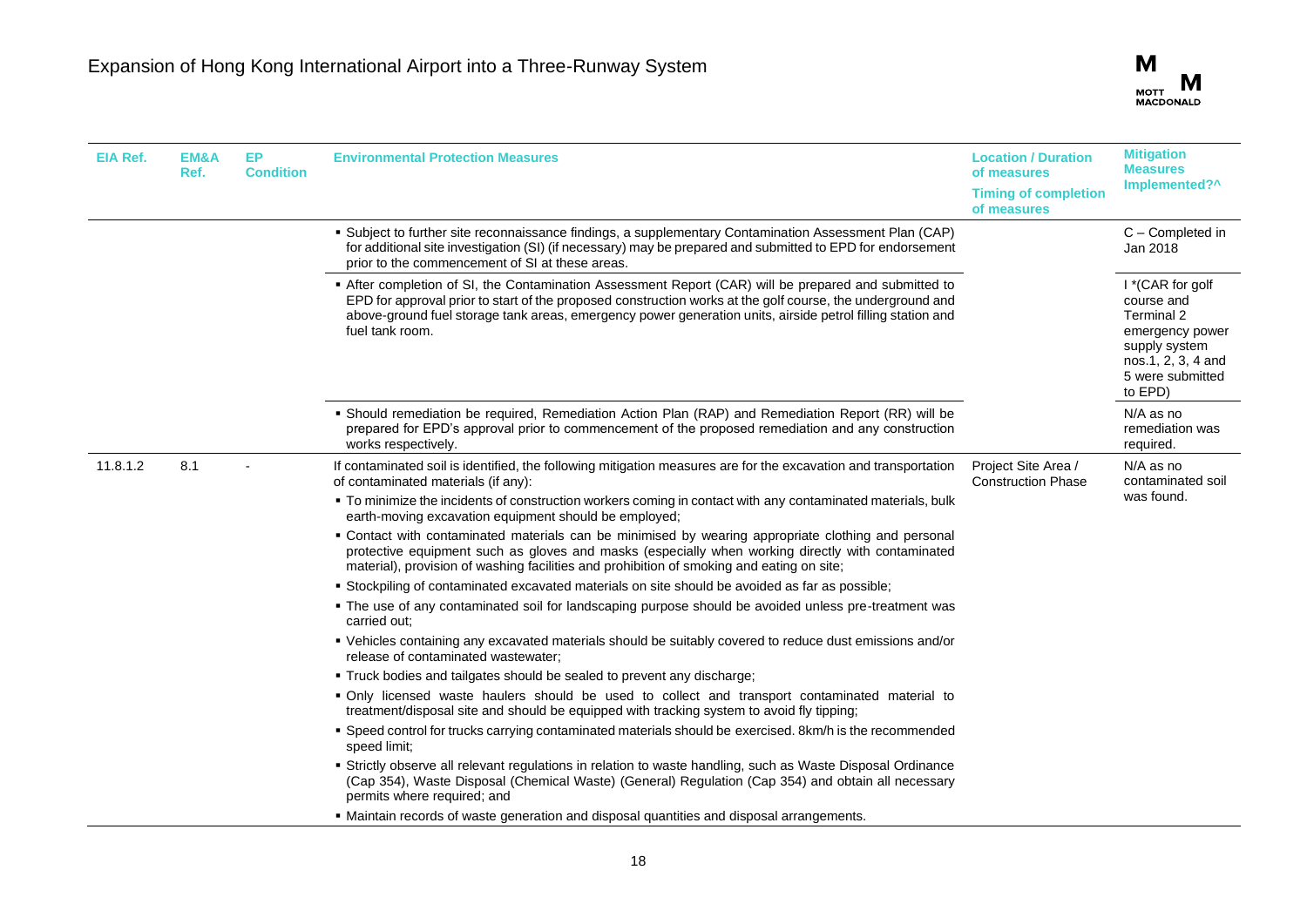| <b>EIA Ref.</b>              | <b>EM&amp;A</b><br>Ref. | EP<br><b>Condition</b> | <b>Environmental Protection Measures</b>                                                                                                                                                                                                                                                                                                                                                                                                                                                 | <b>Location / Duration</b><br>of measures<br><b>Timing of completion</b><br>of measures               | <b>Mitigation</b><br><b>Measures</b><br>Implemented?^ |
|------------------------------|-------------------------|------------------------|------------------------------------------------------------------------------------------------------------------------------------------------------------------------------------------------------------------------------------------------------------------------------------------------------------------------------------------------------------------------------------------------------------------------------------------------------------------------------------------|-------------------------------------------------------------------------------------------------------|-------------------------------------------------------|
|                              |                         |                        | <b>Terrestrial Ecological - Construction Phase</b>                                                                                                                                                                                                                                                                                                                                                                                                                                       |                                                                                                       |                                                       |
| 12.10.1.1                    | 9.2                     | 2.14                   | <b>Pre-construction Egretry Survey</b><br>. Conduct ecological survey for Sha Chau egretry to update the latest boundary of the egretry.                                                                                                                                                                                                                                                                                                                                                 | Breeding season (April<br>- July) prior to<br>commencement of<br>HDD drilling works at<br><b>HKIA</b> | C - Completed in<br>Jan 2019                          |
| 12.7.2.3<br>and<br>12.7.2.6  | 9.1                     | 2.30                   | Avoidance and Minimisation of Direct Impact to Egretry<br>. The daylighting location will avoid direct encroachment to the Sheung Sha Chau egretry. The daylighting<br>location and mooring of flat top barge, if required, will be kept away from the egretry;<br>. In any event, controls such as demarcation of construction site boundary and confining the lighting within<br>the site will be practised to minimise disturbance to off-site habitat at Sheung Sha Chau Island; and | During construction<br>phase at Sheung Sha<br>Chau Island                                             | C - Completed in<br>Jan 2019                          |
| 12.7.2.5                     | 9.1                     | 2.30                   | . The containment pit at the daylighting location shall be covered or camouflaged.<br><b>Preservation of Nesting Vegetation</b><br>. The proposed daylighting location and the arrangement of connecting pipeline will avoid the need of tree<br>cutting, therefore the trees that are used by ardeids for nesting will be preserved.                                                                                                                                                    | During construction<br>phase at Sheung Sha<br>Chau Island                                             | C - Completed in<br>Jan 2019                          |
| 12.7.2.4<br>and<br>12.7.2.6  | 9.1                     | 2.30                   | Timing the Pipe Connection Works outside Ardeid's Breeding Season<br>. All HDD and related construction works on Sheung Sha Chau Island will be scheduled outside the ardeids'<br>breeding season (between April and July). No night-time construction work will be allowed on Sheung<br>Sha Chau Island during all seasons.                                                                                                                                                             | During construction<br>phase at Sheung Sha<br>Chau Island                                             | C - Completed in<br>Jan 2019                          |
| 12.10.1.1                    | 9.3                     |                        | <b>Ecological Monitoring</b><br>. During the HDD construction works period from August to March, ecological monitoring will be undertaken<br>monthly at the HDD daylighting location on Sheung Sha Chau Island to identify and evaluate any impacts<br>with appropriate actions taken as required to address and minimise any adverse impact found.                                                                                                                                      | at Sheung Sha Chau<br>Island                                                                          | C - Completed in<br>Jan 2019                          |
|                              |                         |                        | <b>Marine Ecological Impact - Pre-construction Phase</b>                                                                                                                                                                                                                                                                                                                                                                                                                                 |                                                                                                       |                                                       |
| 13.11.4.1                    | 10.2.2                  |                        | • Pre-construction phase Coral Dive Survey.                                                                                                                                                                                                                                                                                                                                                                                                                                              | <b>HKIAAA</b> artificial<br>seawall                                                                   | C - Completed in<br>Jan 2016                          |
|                              |                         |                        | <b>Marine Ecological Impact - Construction Phase</b>                                                                                                                                                                                                                                                                                                                                                                                                                                     |                                                                                                       |                                                       |
| 13.11.1.3<br>to<br>13.11.1.6 |                         |                        | <b>Minimisation of Land Formation Area</b><br>• Minimise the overall size of the land formation needed for the additional facilities to minimise the overall<br>loss of habitat for marine resources, especially the CWD population.                                                                                                                                                                                                                                                     | Land formation<br>footprint / during<br>detailed design phase<br>to completion of<br>construction     |                                                       |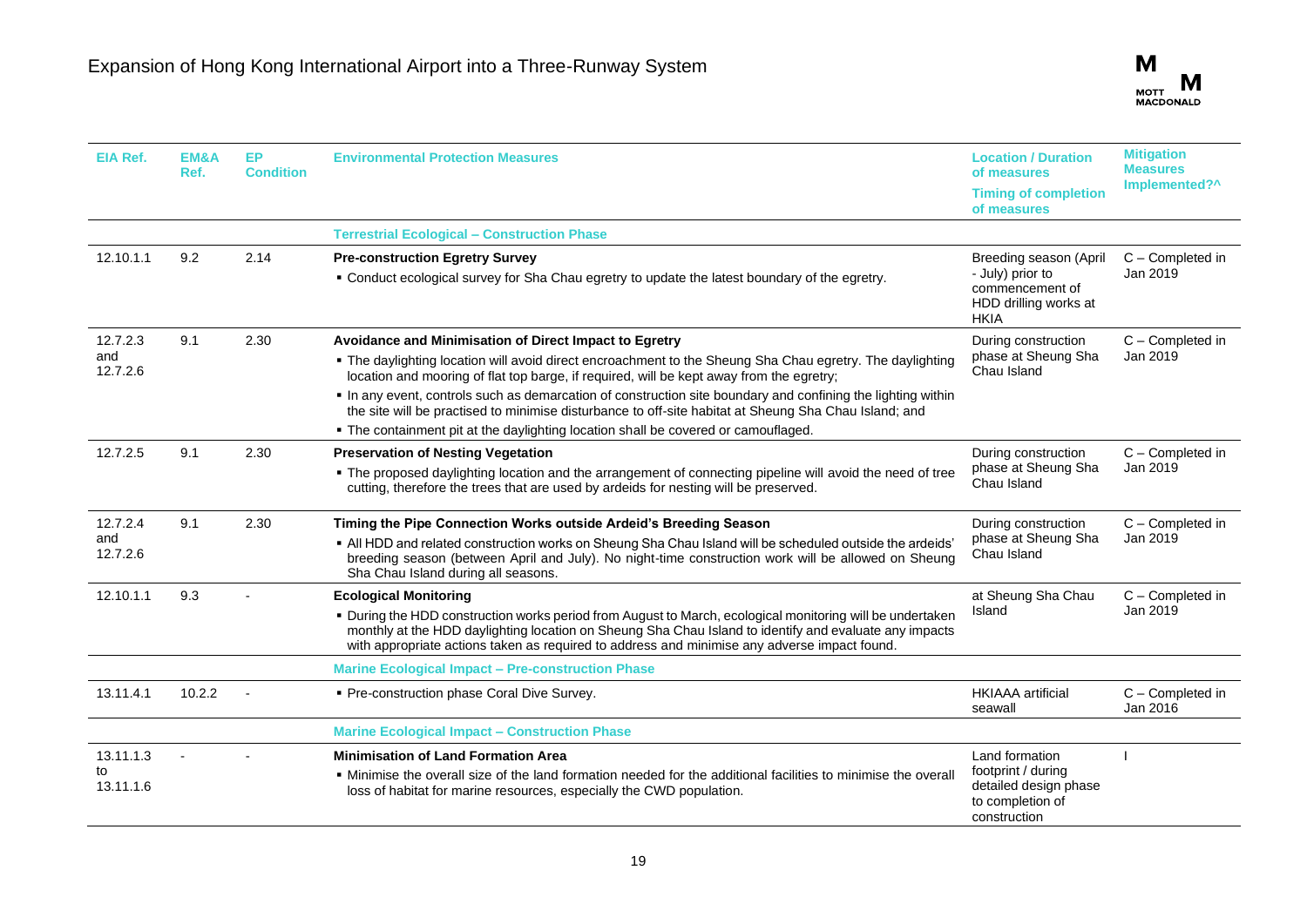

| <b>EIA Ref.</b>               | EM&A<br>Ref. | <b>EP</b><br><b>Condition</b> | <b>Environmental Protection Measures</b>                                                                                                                                                                                                                             | <b>Location / Duration</b><br>of measures<br><b>Timing of completion</b><br>of measures | <b>Mitigation</b><br><b>Measures</b><br>Implemented?^                                         |
|-------------------------------|--------------|-------------------------------|----------------------------------------------------------------------------------------------------------------------------------------------------------------------------------------------------------------------------------------------------------------------|-----------------------------------------------------------------------------------------|-----------------------------------------------------------------------------------------------|
| 13.11.1.7<br>to<br>13.11.1.10 |              | 2.31                          | Use of Construction Methods with Minimal Risk/Disturbance<br>• Use of non-dredge method for the main land formation and ancillary works including the diversion of the<br>aviation fuel pipeline to the AFRF;                                                        | During construction<br>phase at marine works<br>area                                    | C - Completed in<br>Jan 2019 for<br>diversion of<br>aviation fuel<br>pipeline                 |
|                               |              |                               | . Use of Deep Cement Mixing (DCM) method instead of conventional seabed dredging for the land<br>formation works to reduce the risk of negative impacts through the elevation of suspended solids and<br>contaminants on CWDs, fisheries and the marine environment; |                                                                                         |                                                                                               |
|                               |              |                               | • Use of bored piling in short duration to form the new approach lights and marker beacons for the new<br>runway;                                                                                                                                                    |                                                                                         | C - Completed in<br>Oct 2021 for new<br>approach lights                                       |
|                               |              |                               | • Avoid bored piling during CWD peak calving season (Mar to Jun);                                                                                                                                                                                                    |                                                                                         | N/A for marker<br>beacons as<br><b>HKIAAA Marker</b><br>Beacons would be<br>replaced by buoys |
|                               |              |                               | • Prohibition of underwater percussive piling; and                                                                                                                                                                                                                   |                                                                                         |                                                                                               |
|                               |              |                               | • Use of horizontal directional drilling (HDD) method and water jetting methods for placement of submarine<br>cables and pipelines to minimise the disturbance to the CWDs and other marine ecological resources.                                                    |                                                                                         | C - Completed in<br>Jan 2019 for HDD<br>works                                                 |
| 13.11.2.1                     |              |                               | Mitigation for Indirect Disturbance due to Deterioration of Water Quality                                                                                                                                                                                            | All works area during                                                                   |                                                                                               |
| to<br>13.11.2.7               |              |                               | . Water quality mitigation measures during construction phases include consideration of alternative<br>construction methods, deployment of silt curtain and good site practices;                                                                                     | the construction phase                                                                  |                                                                                               |
|                               |              |                               | - Alternative construction methods including use of non-dredge methods for ground improvement (e.g.<br>Deep Cement Mixing (DCM), prefabricated vertical drains (PVD), sand compaction piles, steel cells, stone<br>columns and vertical sand drains);                |                                                                                         |                                                                                               |
|                               |              |                               | • Use of bored piling in short duration to form the new approach lights and marker beacons for the new<br>runway; and                                                                                                                                                |                                                                                         | C - Completed in<br>Oct 2021 for new<br>approach lights                                       |
|                               |              |                               | " Use of horizontal directional drilling (HDD) method and water jetting methods for placement of undersea<br>cables and pipelines to minimise the disturbance to the CWDs and other marine ecological resources.                                                     |                                                                                         | C - Completed in<br>Jan 2019 for<br>HDD works                                                 |
| 13.11.1.12                    |              |                               | <b>Strict Enforcement of No-Dumping Policy</b>                                                                                                                                                                                                                       | All works area during<br>the construction phase                                         |                                                                                               |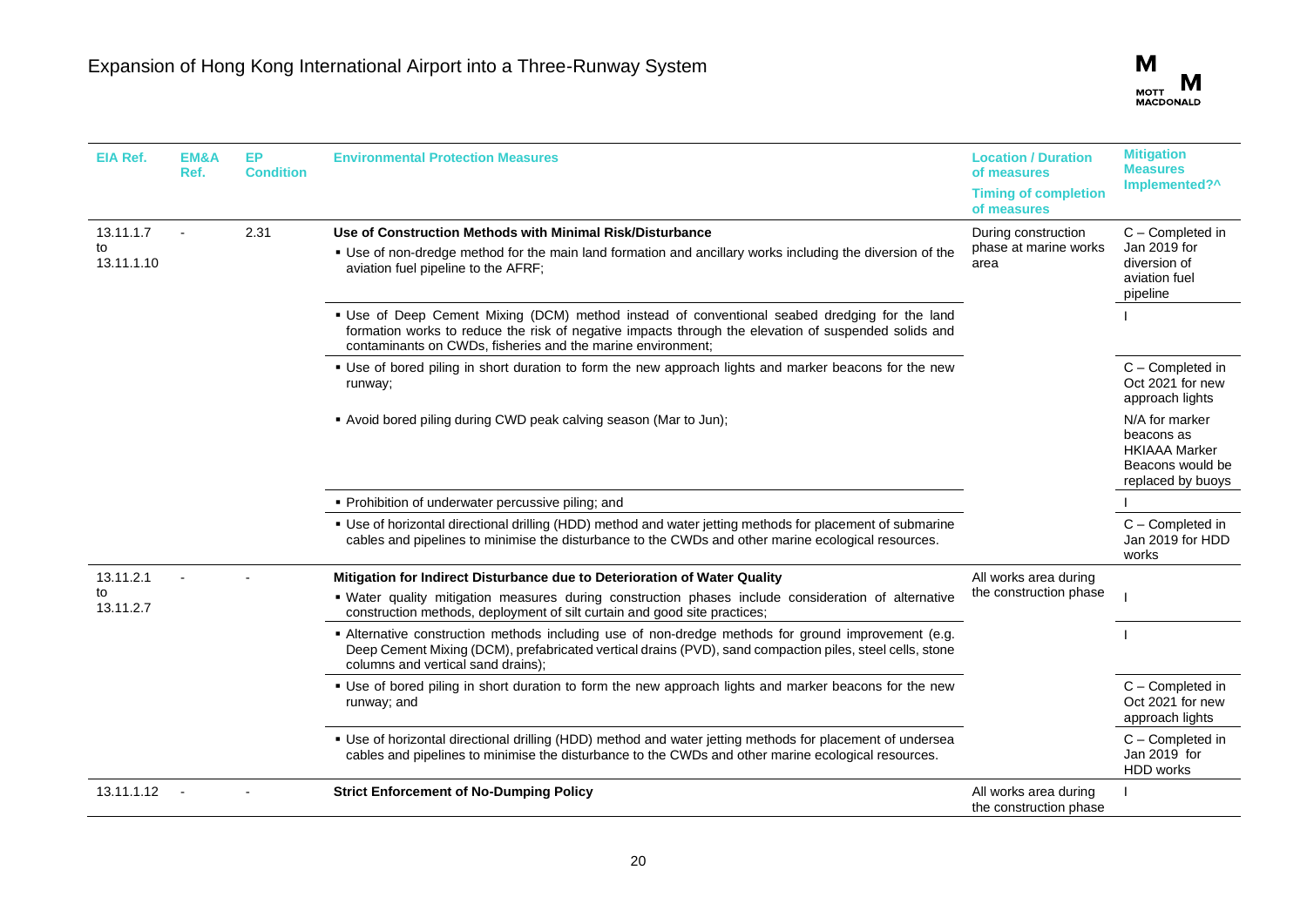| EIA Ref.         | <b>EM&amp;A</b><br>Ref. | EP<br><b>Condition</b> | <b>Environmental Protection Measures</b>                                                                                                                                                                                                                                                                                                                                                                                                                                                                                                                                                                       | <b>Location / Duration</b><br>of measures<br><b>Timing of completion</b><br>of measures | <b>Mitigation</b><br><b>Measures</b><br>Implemented?^ |
|------------------|-------------------------|------------------------|----------------------------------------------------------------------------------------------------------------------------------------------------------------------------------------------------------------------------------------------------------------------------------------------------------------------------------------------------------------------------------------------------------------------------------------------------------------------------------------------------------------------------------------------------------------------------------------------------------------|-----------------------------------------------------------------------------------------|-------------------------------------------------------|
|                  |                         |                        | A policy prohibiting dumping of wastes, chemicals, oil, trash, plastic, or any other substance that would<br>potentially be harmful to dolphins and/or their habitat in the work area;                                                                                                                                                                                                                                                                                                                                                                                                                         |                                                                                         |                                                       |
|                  |                         |                        | • Mandatory educational programme of the no-dumpling policy be made available to all construction site<br>personnel for all project-related works;                                                                                                                                                                                                                                                                                                                                                                                                                                                             |                                                                                         |                                                       |
|                  |                         |                        | • Fines for infractions should be implemented; and                                                                                                                                                                                                                                                                                                                                                                                                                                                                                                                                                             |                                                                                         |                                                       |
|                  |                         |                        | . Unscheduled, on-site audits shall be implemented.                                                                                                                                                                                                                                                                                                                                                                                                                                                                                                                                                            |                                                                                         |                                                       |
| 13.11.1.13       |                         |                        | <b>Good Construction Site Practices</b><br>- Regular inspection of the integrity and effectiveness of all silt curtains and monitoring of effluents to ensure<br>that any discharge meets effluent discharge quidelines;<br>Keep the number of working or stationary vessels present on-site to the minimum anytime; and<br>· Unscheduled, on-site audits for all good site practice restrictions should be conducted, and fines or<br>penalties sufficient to be an effective deterrent need to be levied against violators.                                                                                  | All works area during<br>the construction phase                                         |                                                       |
| 13.11.1.3        |                         |                        | <b>Minimisation of Land Formation Area</b>                                                                                                                                                                                                                                                                                                                                                                                                                                                                                                                                                                     | Land formation                                                                          |                                                       |
| to<br>13.11.1.6  |                         |                        | . Minimise the overall size of the land formation needed for the additional facilities to minimise the overall<br>loss of habitat for marine resources, especially the CWD population.                                                                                                                                                                                                                                                                                                                                                                                                                         | footprint / during<br>detailed design phase<br>to completion of<br>construction         |                                                       |
| 13.11.5.4        | 10.3.1                  |                        | SkyPier High Speed Ferries' Speed Restrictions and Route Diversions                                                                                                                                                                                                                                                                                                                                                                                                                                                                                                                                            | Area between the                                                                        |                                                       |
| to<br>13.11.5.13 |                         |                        | • SkyPier HSFs operating to / from Zhuhai and Macau would divert north of SCLKC Marine Park with a 15<br>knot speed limit to apply for the part-journeys that cross high CWD abundance grid squares as indicatively<br>shown in Drawing No. MCL/P132/EIA/13-023 of the EIA Report. Both the alignment of the northerly route<br>and the portion of routings to be subject to the speed limit of 15 knots shall be finalised prior to<br>commencement of construction based on the future review of up-to-date CWD abundance and EM&A<br>data and taking reference to changes in total SkyPier HSF numbers; and | footprint and SCLKC<br>Marine Park during<br>construction phase                         |                                                       |
|                  |                         |                        | A maximum of 10 knots will be enforced through the designated SCLKC Marine Park area at all times.                                                                                                                                                                                                                                                                                                                                                                                                                                                                                                             |                                                                                         |                                                       |
|                  |                         |                        | Other mitigation measures                                                                                                                                                                                                                                                                                                                                                                                                                                                                                                                                                                                      | Area between the                                                                        |                                                       |
|                  |                         |                        | . The ET will audit various parameters including actual daily numbers of HSFs, compliance with the 15-knot<br>speed limit in the speed control zone and diversion compliance for SkyPier HSFs operating to / from<br>Zhuhai and Macau; and                                                                                                                                                                                                                                                                                                                                                                     | footprint and SCLKC<br>Marine Park during<br>construction phase                         |                                                       |
|                  |                         |                        | . The effectiveness of the CWD mitigation measures after implementation of initial six month SkyPier HSF<br>diversion and speed restriction will be reviewed.                                                                                                                                                                                                                                                                                                                                                                                                                                                  |                                                                                         | C - Completed in<br>Sep 2016                          |
| 13.11.5.14       | 10.3.1                  | 2.31                   | <b>Dolphin Exclusion Zone</b>                                                                                                                                                                                                                                                                                                                                                                                                                                                                                                                                                                                  | Marine waters around                                                                    |                                                       |
| to<br>13.11.5.18 |                         |                        | <b>Establishment of a 24 hr Dolphin Exclusion Zone (DEZ) with a 250 m radius around the land formation</b><br>works areas;                                                                                                                                                                                                                                                                                                                                                                                                                                                                                     | land formation works<br>area during<br>construction phase                               |                                                       |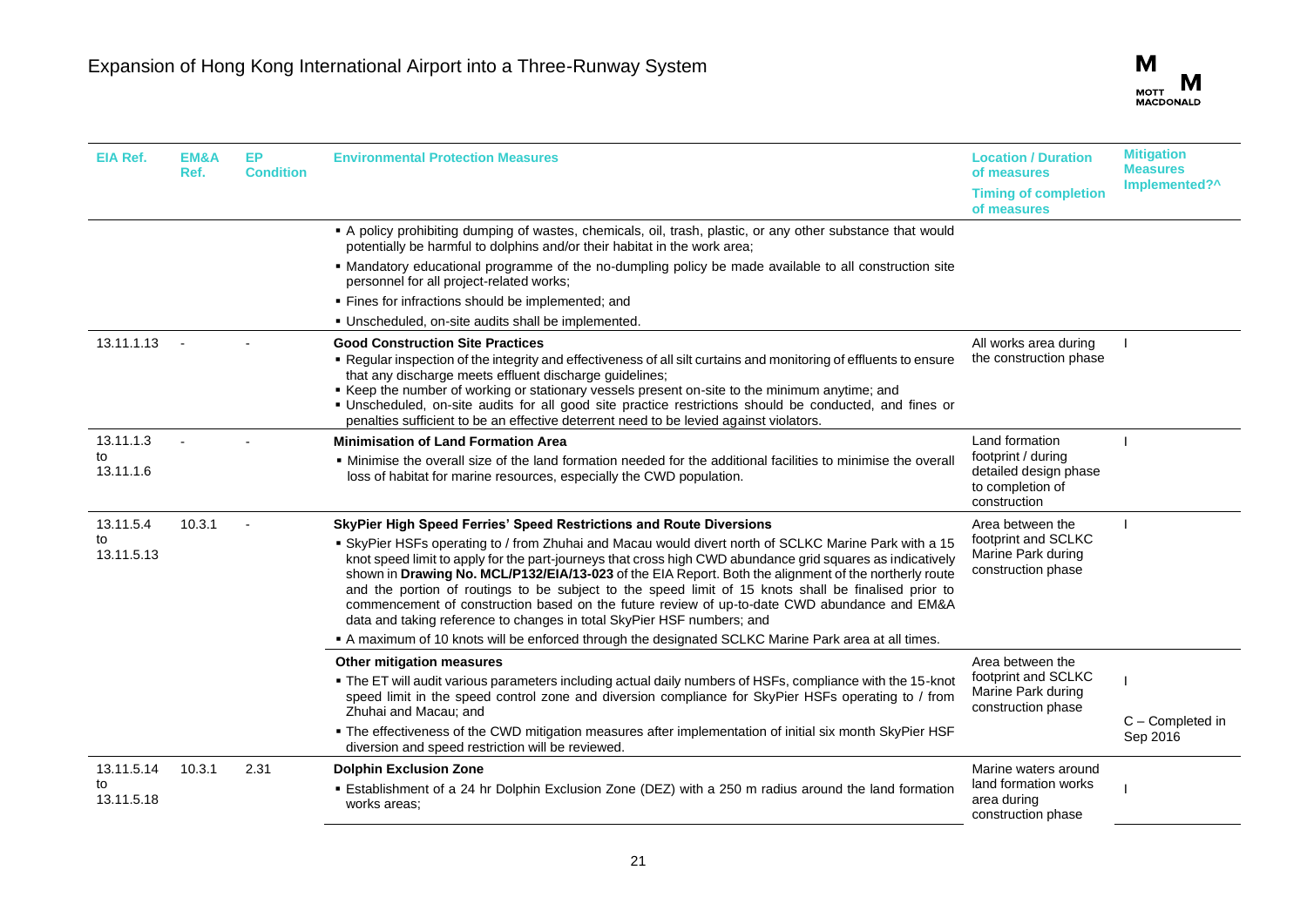| <b>EIA Ref.</b>  | EM&A<br>Ref. | EP.<br><b>Condition</b> | <b>Environmental Protection Measures</b>                                                                                                                                                                                                                                                                                       | <b>Location / Duration</b><br>of measures<br><b>Timing of completion</b><br>of measures | <b>Mitigation</b><br><b>Measures</b><br>Implemented?^                                  |
|------------------|--------------|-------------------------|--------------------------------------------------------------------------------------------------------------------------------------------------------------------------------------------------------------------------------------------------------------------------------------------------------------------------------|-----------------------------------------------------------------------------------------|----------------------------------------------------------------------------------------|
|                  |              |                         | A DEZ would also be implemented during ground improvement works (e.g. DCM), water jetting works for<br>submarine cables diversion, open trench dredging at the field joint locations and seawall construction; and                                                                                                             |                                                                                         |                                                                                        |
|                  |              |                         | - A DEZ would also be implemented during bored piling work but as a precautionary measure only.                                                                                                                                                                                                                                |                                                                                         | C - Completed in<br>Oct 2021 for the<br>bored piling work<br>of New approach<br>lights |
| 13.11.5.19       | 10.4         | 2.31                    | <b>Acoustic Decoupling of Construction Equipment</b>                                                                                                                                                                                                                                                                           | Around coastal works                                                                    |                                                                                        |
|                  |              |                         | - Air compressors and other noisy equipment that must be mounted on steel barges should be acoustically-<br>decoupled to the greatest extent feasible, for instance by using rubber or air-filled tyres; and                                                                                                                   | area during<br>construction phase                                                       |                                                                                        |
|                  |              |                         | • Specific acoustic decoupling measures shall be specified during the detailed design of the project for use<br>during the land formation works.                                                                                                                                                                               |                                                                                         |                                                                                        |
| 13.11.5.20       | 10.6.1       | 2.29                    | Spill Response Plan                                                                                                                                                                                                                                                                                                            | Construction phase                                                                      |                                                                                        |
|                  |              |                         | • An oil and hazardous chemical spill response plan is proposed to be established during the construction<br>phase as a precautionary measure so that appropriate actions to prevent or reduce risks to CWDs can be<br>undertaken in the event of an accidental spillage.                                                      |                                                                                         |                                                                                        |
| 13.11.5.21       | 10.6.1       |                         | <b>Construction Vessel Speed Limits and Skipper Training</b>                                                                                                                                                                                                                                                                   | All areas north and                                                                     |                                                                                        |
| to<br>13.11.5.23 |              |                         | A speed limit of 10 knots should be strictly observed for construction vessels at areas with the highest<br>CWD densities (as currently indicated by the 1x1km grid squares in Figure 6 of Appendix 13.2 of EIA<br>report).                                                                                                    | west of Lantau Island<br>during construction<br>phase                                   |                                                                                        |
|                  |              |                         | • Vessels traversing through the work areas should be required to use predefined and regular routes (which<br>would presumably become known to resident dolphins) to reduce disturbance to cetaceans due to vessel<br>movements. Specific marine routes shall be specified by the Contractor prior to construction commencing. |                                                                                         |                                                                                        |
|                  |              |                         | <b>Fisheries Impact - Construction Phase</b>                                                                                                                                                                                                                                                                                   |                                                                                         |                                                                                        |
| 14.9.1.2 to      |              |                         | <b>Minimisation of Land Formation Area</b>                                                                                                                                                                                                                                                                                     | Land formation                                                                          |                                                                                        |
| 14.9.1.5         |              |                         | • Minimise the overall size of the land formation needed for the additional facilities to minimise the overall<br>loss of habitat for fisheries resources.                                                                                                                                                                     | footprint / during<br>detailed design phase<br>to completion of<br>construction         |                                                                                        |
| 14.9.1.6         |              |                         | Use of Construction Methods with Minimal Risk/Disturbance                                                                                                                                                                                                                                                                      | During construction                                                                     | C - Completed in                                                                       |
|                  |              |                         | • Use of non-dredge method for the main land formation and ancillary works including the diversion of the<br>aviation fuel pipeline to the AFRF;                                                                                                                                                                               | phase at marine works<br>area                                                           | Jan 2019 for<br>diversion of<br>aviation fuel<br>pipeline                              |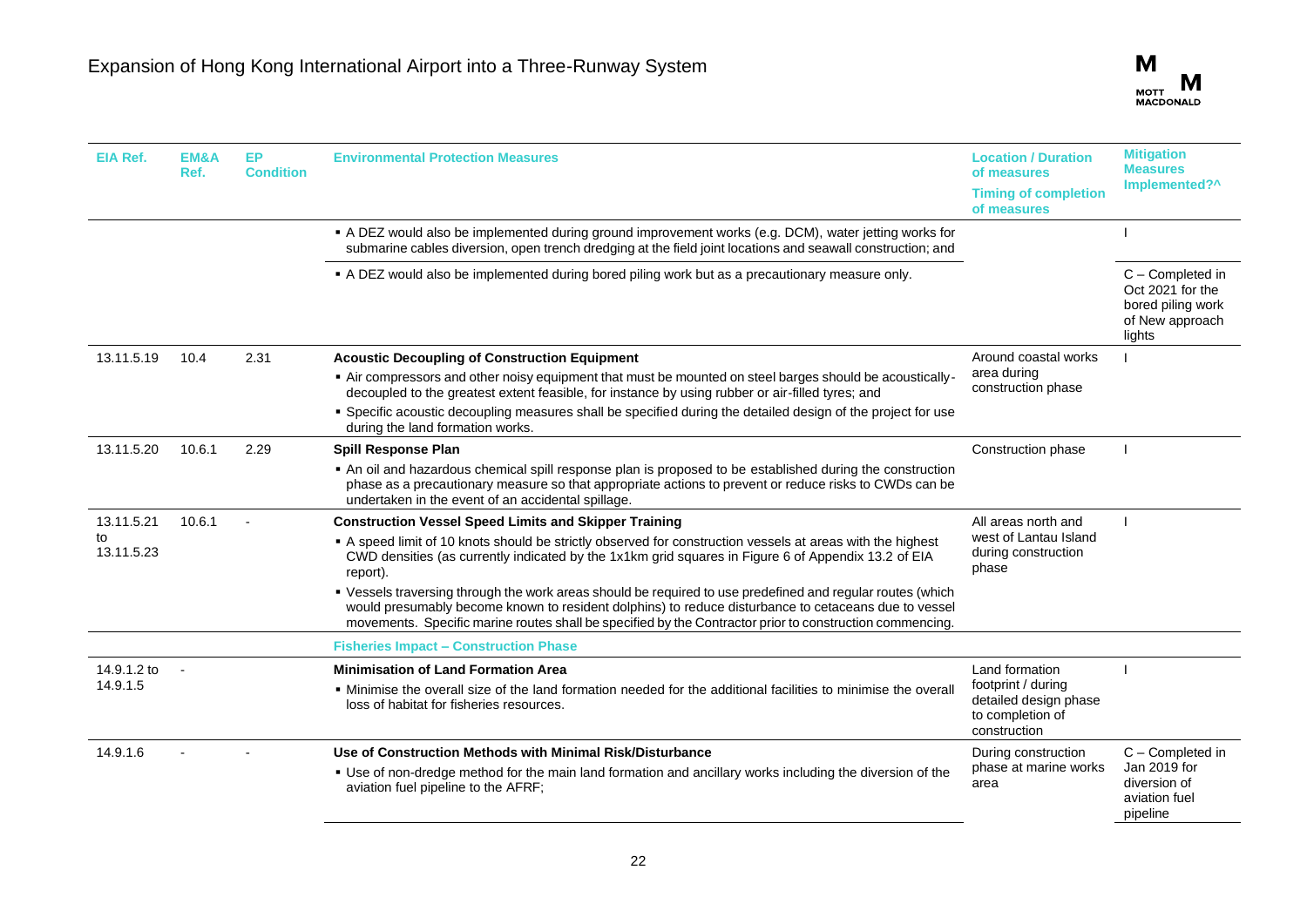

| EIA Ref.        | EM&A<br>Ref. | EP<br><b>Condition</b> | <b>Environmental Protection Measures</b>                                                                                                                                                                                                                       | <b>Location / Duration</b><br>of measures  | <b>Mitigation</b><br><b>Measures</b>                                                                                                |
|-----------------|--------------|------------------------|----------------------------------------------------------------------------------------------------------------------------------------------------------------------------------------------------------------------------------------------------------------|--------------------------------------------|-------------------------------------------------------------------------------------------------------------------------------------|
|                 |              |                        |                                                                                                                                                                                                                                                                | <b>Timing of completion</b><br>of measures | Implemented?^                                                                                                                       |
|                 |              |                        | • Use of Deep Cement Mixing (DCM) method instead of conventional seabed dredging for the land<br>formation works to reduce the risk of negative impacts through the elevation of suspended solids and<br>contaminants on fisheries and the marine environment; |                                            |                                                                                                                                     |
|                 |              |                        | • Use of bored piling in short duration to form the new approach lights and marker beacons for the new<br>runway; and                                                                                                                                          |                                            | C - Completed in<br>Oct 2021 for new<br>approach lights<br>N/A for marker<br>beacons as<br><b>HKIAAA Marker</b><br>Beacons would be |
|                 |              |                        |                                                                                                                                                                                                                                                                |                                            | replaced by buoys                                                                                                                   |
|                 |              |                        | " Use of horizontal directional drilling (HDD) method and water jetting methods for placement of undersea<br>cables and pipelines to minimise the disturbance to fisheries resources.                                                                          |                                            | C - Completed in<br>Jan 2019 for HDD<br>works                                                                                       |
| 14.9.1.11       |              |                        | <b>Strict Enforcement of No-Dumping Policy</b>                                                                                                                                                                                                                 | All works area during                      |                                                                                                                                     |
|                 |              |                        | A policy prohibiting dumping of wastes, chemicals, oil, trash, plastic, or any other substance that would<br>potentially be harmful to dolphins and/or their habitat in the work area;                                                                         | the construction phase                     |                                                                                                                                     |
|                 |              |                        | • Mandatory educational programme of the no-dumpling policy be made available to all construction site<br>personnel for all project-related works;                                                                                                             |                                            |                                                                                                                                     |
|                 |              |                        | · Fines for infractions should be implemented; and                                                                                                                                                                                                             |                                            |                                                                                                                                     |
|                 |              |                        | · Unscheduled, on-site audits shall be implemented.                                                                                                                                                                                                            |                                            |                                                                                                                                     |
| 14.9.1.12       |              |                        | <b>Good Construction Site Practices</b>                                                                                                                                                                                                                        | All works area during                      |                                                                                                                                     |
|                 |              |                        | . Regular inspection of the integrity and effectiveness of all silt curtains and monitoring of effluents to ensure<br>that any discharge meets effluent discharge guidelines;                                                                                  | the construction phase                     |                                                                                                                                     |
|                 |              |                        | ■ Keep the number of working or stationary vessels present on-site to the minimum anytime; and                                                                                                                                                                 |                                            |                                                                                                                                     |
|                 |              |                        | • Unscheduled, on-site audits for all good site practice restrictions should be conducted, and fines or<br>penalties sufficient to be an effective deterrent need to be levied against violators.                                                              |                                            |                                                                                                                                     |
| 14.9.1.13       |              |                        | Mitigation for Indirect Disturbance due to Deterioration of Water Quality                                                                                                                                                                                      | All works area during                      |                                                                                                                                     |
| to<br>14.9.1.18 |              |                        | . Water quality mitigation measures during construction phases include consideration of alternative<br>construction methods, deployment of silt curtain and good site practices;                                                                               | the construction phase                     |                                                                                                                                     |
|                 |              |                        | Alternative construction methods including use of non-dredge methods for ground improvement (e.g.<br>Deep Cement Mixing (DCM), prefabricated vertical drains (PVD), sand compaction piles, steel cells, stone<br>columns and vertical sand drains);            |                                            |                                                                                                                                     |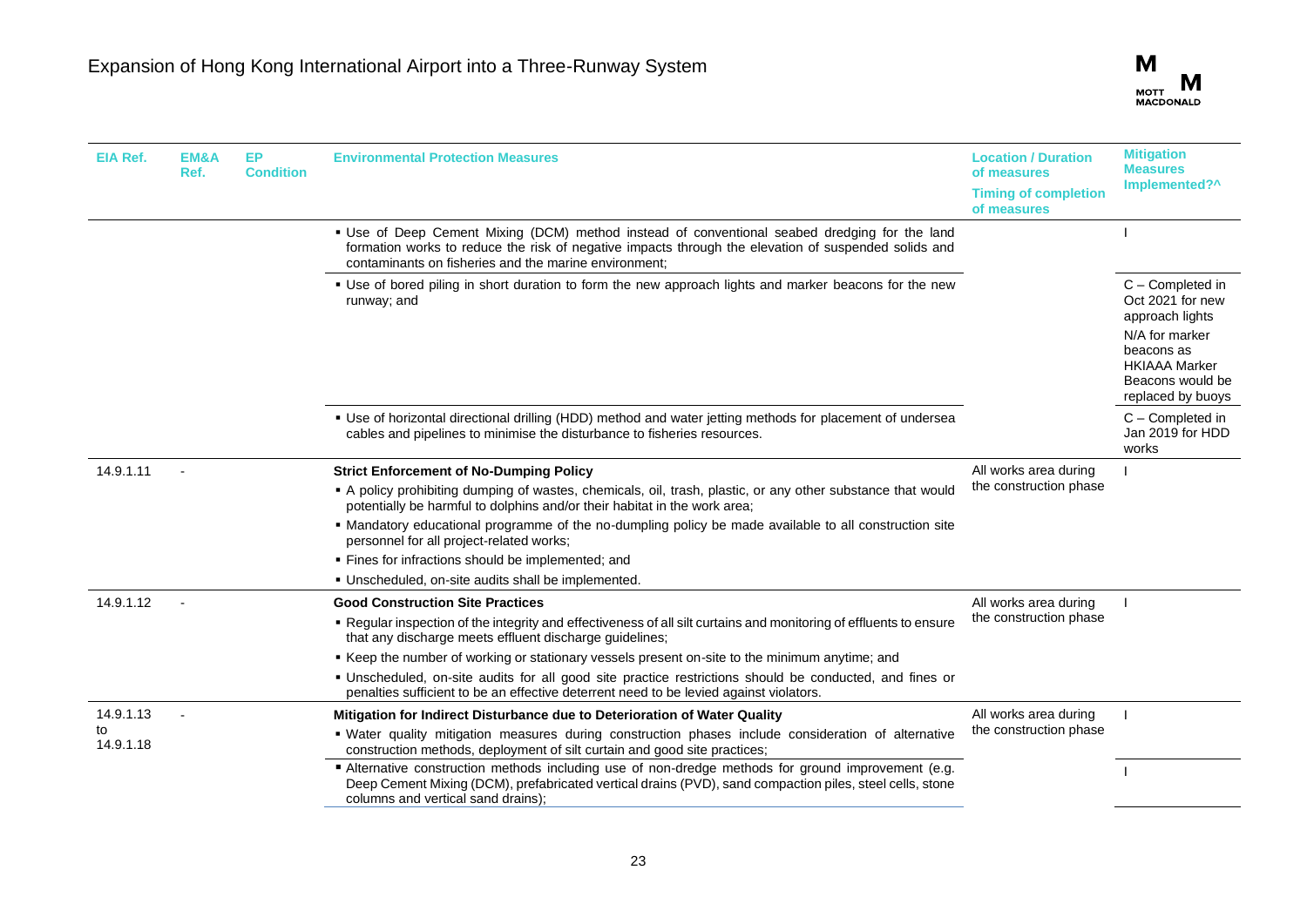

| <b>EIA Ref.</b>   | EM&A<br>Ref. | <b>EP</b><br><b>Condition</b> | <b>Environmental Protection Measures</b>                                                                                                                                              | <b>Location / Duration</b><br>of measures<br><b>Timing of completion</b><br>of measures                                       | <b>Mitigation</b><br><b>Measures</b><br>Implemented?^                                                                                                    |
|-------------------|--------------|-------------------------------|---------------------------------------------------------------------------------------------------------------------------------------------------------------------------------------|-------------------------------------------------------------------------------------------------------------------------------|----------------------------------------------------------------------------------------------------------------------------------------------------------|
|                   |              |                               | • Use of bored piling in short duration to form the new approach lights and marker beacons for the new<br>runway; and                                                                 |                                                                                                                               | C - Completed in<br>Oct 2021 for new<br>approach lights<br>N/A for marker<br>beacons as<br><b>HKIAAA Marker</b><br>Beacons would be<br>replaced by buoys |
|                   |              |                               | • Use of horizontal directional drilling (HDD) method and water jetting methods for placement of undersea<br>cables and pipelines to minimise the disturbance to fisheries resources. |                                                                                                                               | C - Completed on<br>Jan 2019 for HDD<br>work                                                                                                             |
|                   |              |                               | <b>Landscape and Visual Impact - Construction Phase</b>                                                                                                                               |                                                                                                                               |                                                                                                                                                          |
| Table 15.6        | 12.3         |                               | CM1 - The construction area and contractor's temporary works areas should be minimised to avoid<br>impacts on adjacent landscape.                                                     | All works areas for<br>duration of works:<br>Upon handover and<br>completion of works.                                        |                                                                                                                                                          |
| <b>Table 15.6</b> | 12.3         |                               | CM2 - Reduction of construction period to practical minimum.                                                                                                                          | All works areas for<br>duration of works:<br>Upon handover and<br>completion of works.                                        |                                                                                                                                                          |
| <b>Table 15.6</b> | 12.3         |                               | CM3 - Phasing of the construction stage to reduce visual impacts during the construction phase.                                                                                       | All works areas for<br>duration of works:<br>Upon handover and<br>completion of works.                                        |                                                                                                                                                          |
| <b>Table 15.6</b> | 12.3         |                               | CM4 - Construction traffic (land and sea) including construction plants, construction vessels and barges<br>should be kept to a practical minimum.                                    | All works areas for<br>duration of works:<br>Upon handover and<br>completion of works.                                        |                                                                                                                                                          |
| Table 15.6        | 12.3         |                               | <b>CM5</b> - Erection of decorative mesh screens or construction hoardings around works areas in visually<br>unobtrusive colours.                                                     | All works areas for<br>duration of works;<br>Upon handover and<br>completion of works. -<br>may be disassembled<br>in phases. |                                                                                                                                                          |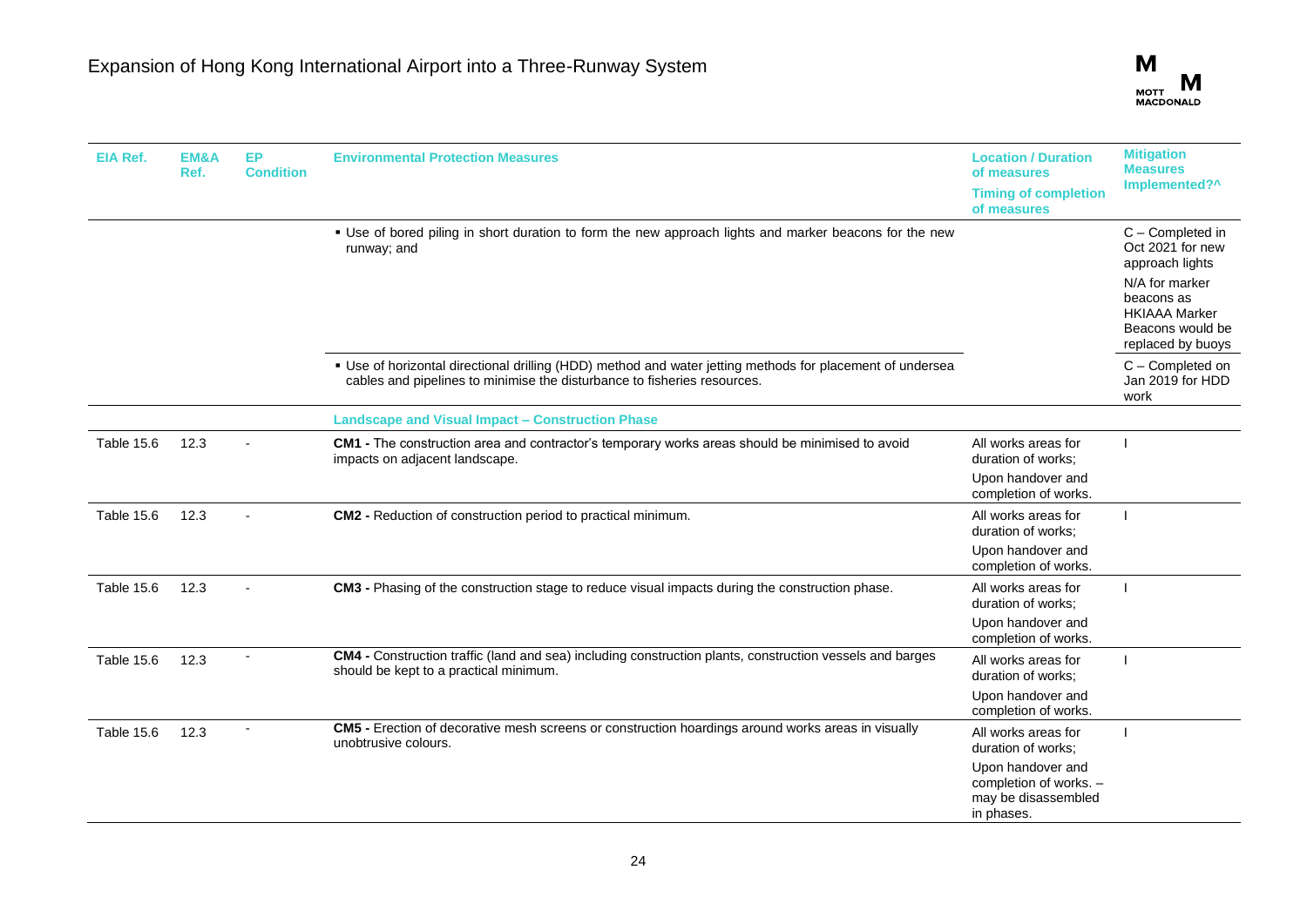

| <b>EIA Ref.</b> | EM&A<br>Ref. | <b>EP</b><br><b>Condition</b> | <b>Environmental Protection Measures</b>                                                                                                                                                                                                                                                                                                                                                                                                    | <b>Location / Duration</b><br>of measures<br><b>Timing of completion</b><br>of measures                                                                             | <b>Mitigation</b><br><b>Measures</b><br>Implemented?^                                  |
|-----------------|--------------|-------------------------------|---------------------------------------------------------------------------------------------------------------------------------------------------------------------------------------------------------------------------------------------------------------------------------------------------------------------------------------------------------------------------------------------------------------------------------------------|---------------------------------------------------------------------------------------------------------------------------------------------------------------------|----------------------------------------------------------------------------------------|
| Table 15.6      | 12.3         |                               | CM6 - Avoidance of excessive height and bulk of site buildings and structures.                                                                                                                                                                                                                                                                                                                                                              | New passenger<br>concourse, terminal 2<br>expansion and other<br>proposed airport<br>related buildings and<br>structures under the<br>project;<br>Upon handover and |                                                                                        |
|                 |              |                               |                                                                                                                                                                                                                                                                                                                                                                                                                                             | completion of works.                                                                                                                                                |                                                                                        |
| Table 15.6      | 12.3         |                               | CM7 - Control of night-time lighting by hooding all lights and through minimisation of night working periods.                                                                                                                                                                                                                                                                                                                               | All works areas for<br>duration of works:                                                                                                                           |                                                                                        |
|                 |              |                               |                                                                                                                                                                                                                                                                                                                                                                                                                                             | Upon handover and<br>completion of works. -<br>may be disassembled<br>in phases.                                                                                    |                                                                                        |
| Table 15.6      | 12.3         |                               | CM8 - All existing trees shall be carefully protected during construction. Detailed Tree Protection<br>Specification shall be provided in the Contract Specification. Under this specification, the Contractor shall<br>be required to submit, for approval, a detailed working method statement for the protection of trees prior to<br>undertaking any works adjacent to all retained trees, including trees in contractor's works areas. | All existing trees to be<br>retained;                                                                                                                               |                                                                                        |
|                 |              |                               |                                                                                                                                                                                                                                                                                                                                                                                                                                             | Upon handover and<br>completion of works.                                                                                                                           |                                                                                        |
| Table 15.6      | 12.3         |                               | CM9 - Trees unavoidably affected by the works shall be transplanted where practical. A detailed Tree<br>Transplanting Specification shall be provided in the Contract Specification, if applicable. Sufficient time for<br>necessary tree root and crown preparation periods shall be allowed in the project programme.                                                                                                                     | All existing trees to be<br>affected by the works;                                                                                                                  |                                                                                        |
|                 |              |                               |                                                                                                                                                                                                                                                                                                                                                                                                                                             | Upon handover and<br>completion of works.                                                                                                                           |                                                                                        |
| Table 15.6      | 12.3         |                               | CM10 - Land formation works shall be followed with advanced hydroseeding around taxiways and<br>runways as soon as practical.                                                                                                                                                                                                                                                                                                               | All affected existing<br>grass areas around<br>runways and<br>verges/Duration of<br>works:<br>Upon handover and<br>completion of works.                             | N/A to this<br>reporting month<br>as the land<br>formation works<br>are still ongoing. |
|                 |              |                               | <b>Cultural Heritage Impact - Construction Phase</b>                                                                                                                                                                                                                                                                                                                                                                                        |                                                                                                                                                                     |                                                                                        |
|                 |              |                               | Not applicable to the construction stage of this project.                                                                                                                                                                                                                                                                                                                                                                                   |                                                                                                                                                                     |                                                                                        |
|                 |              |                               | <b>Health Impact - Aircraft Emissions</b>                                                                                                                                                                                                                                                                                                                                                                                                   |                                                                                                                                                                     |                                                                                        |
|                 |              |                               | Not applicable to the construction stage of this project.                                                                                                                                                                                                                                                                                                                                                                                   |                                                                                                                                                                     |                                                                                        |